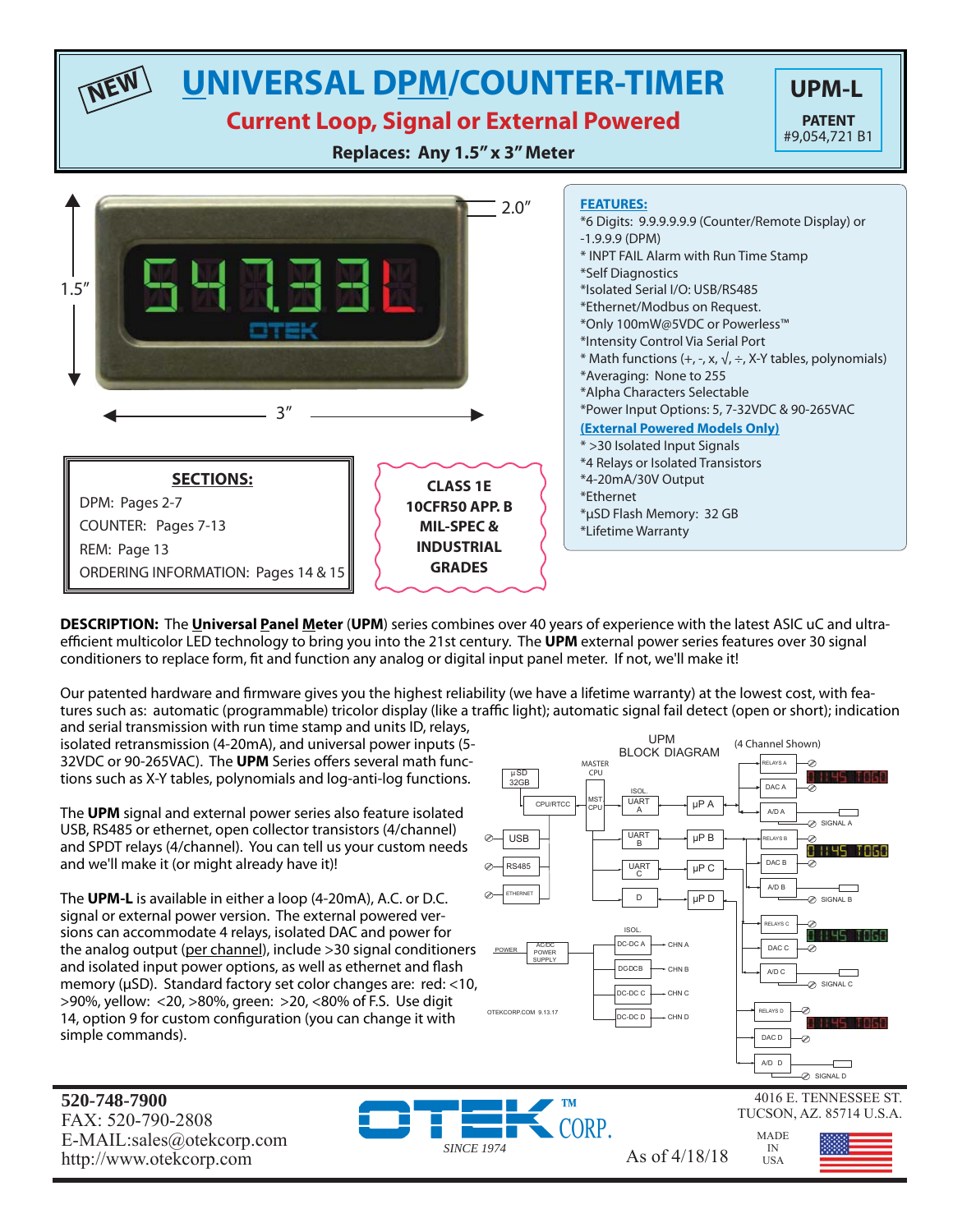| UPM-L<br><b>WHAT CAN YOU DO WITH OTEK'S</b><br><b>NEW UPM/DPM FUNCTION?</b>                                                                                                                                                                                                                                                                                                                                                                                                                                                                                          | <b>Description &amp; Notes</b>                                                                                                                                                                                                                                                                     |  |
|----------------------------------------------------------------------------------------------------------------------------------------------------------------------------------------------------------------------------------------------------------------------------------------------------------------------------------------------------------------------------------------------------------------------------------------------------------------------------------------------------------------------------------------------------------------------|----------------------------------------------------------------------------------------------------------------------------------------------------------------------------------------------------------------------------------------------------------------------------------------------------|--|
| All models share the same award winning software and hard-<br>ware (patent #9,054,721 B1). This allows you to implement the<br>following applications, restricted only by the hardware limita-                                                                                                                                                                                                                                                                                                                                                                       | <b>DIGIT 5, SERIAL I/O &amp; MEMORY:</b><br>Settings: 8N1N, 1200-19,200 Baud, ASCII.                                                                                                                                                                                                               |  |
| tion of each model and your imagination. Note: contact us<br>about Otek's Powerless™ Technology: If your signal cannot<br>supply ≥10mW (~ 3V/3mA), use an external power model. See<br>pages 7-13 for UPM-Counter functions and Page 14 for remote<br>display/controller.                                                                                                                                                                                                                                                                                            | Digit 5, Serial I/O: Option 0, USB: Complies 100% with V2.0<br>and if digit 10, option 1 is selected (USB powered) then digit 5<br>must be option 0.                                                                                                                                               |  |
| 1. One Channel Only Model: Implement any math function,<br>X-Y table (25 point), polynomials (9 <sup>th</sup> order), offset, zero, scale,<br>tare, log & anti-logarithmic to affect the unit's display at will.<br>Some examples are: change the display & data using any com-<br>bination as commanded by your algorithm, such as $+/-/X/}/\sqrt{\sigma}$<br>set a variable or linearize the display using X-Y tables or polyno-<br>mials. This works well for odd shape containers. You can also<br>change the reading from °F to °C or °K or compress/expand the | Note on USB Connectors: All models with Digit 5, Option<br>0 have a standard type "B" on the back. M & E grades might<br>require "filter" connectors on back and must be specified. Use<br>Digit 5, Option 9 and contact OTEK for cyber security compli-<br>ance to NEI 08-09 & other regulations. |  |
|                                                                                                                                                                                                                                                                                                                                                                                                                                                                                                                                                                      | Digit 5, Option 1, RS485: Complies with industry standard. A<br>terminating <1K Ohm resistor at first and last unit in the BUS.                                                                                                                                                                    |  |
| display (and data out) using the log and antilog functions. In<br>addition, you can change the factory default alarm set points<br>and colors or delete them.                                                                                                                                                                                                                                                                                                                                                                                                        | Digit 5, Option 2 Ethernet: Complies with 1- Base-T/100Base-<br>TX RJ45 up to 19,200 Baud. Maximum power consumption is<br><300mA@5V (1.5W). Only available in selected models. Con-                                                                                                               |  |
| The UPM series brings Process Automation Control (PAC)<br>within your reach and affordability. These models are compat-<br>ible with any DCS/SCADA system using their USB/RS485/Eth-<br>ernet I/O options and allow for ease of interface with wireless<br>systems.                                                                                                                                                                                                                                                                                                  | nector: RJ45 on back.<br>Digit 5, Options 3 & 4: µSD Flash Memory: µSD flash<br>memory with up to 32 gigabytes capacity. You can store se-<br>lected data at-will (i.e. when limits trip) via serial command and<br>download or remove it as required.                                             |  |
| The UPM offers Data Logging. Some models offer optional<br>µSD memory to record 24/7 anything available via the serial I/O.<br>Maximum capacity is 32 GB!                                                                                                                                                                                                                                                                                                                                                                                                            | <b>Security:</b> Password protected access to the UPM's HW and<br>software. Complies with NEI 08-09 cyber security mandates.<br>Front Panel Controls: None for added security and safety.                                                                                                          |  |
| <b>NEED REDUNDANT CONTROL?</b><br>Since all channels are 100% isolated from each other and the<br>CPU can communicate with any and all MCPUs, you can use                                                                                                                                                                                                                                                                                                                                                                                                            | Nuclear and MIL-Spec version comply with NEI 08-09 and/or<br>10CFR50, 10CFR59 and 10CFR 73.54 on request.                                                                                                                                                                                          |  |
| the multi-channel UPM for redundancy control. Also see our<br>model TRC (Triple Redundant Controller) that has all you need<br>for the utmost in safety control.                                                                                                                                                                                                                                                                                                                                                                                                     | <b>DIGIT 6, GRADE:</b><br>Industrial Grade (Options 0 or I) is per these published specifi-<br>cations. Grades M and E per agreed specifications. Options E<br>& M typically include an EMI/RFI shield all around and filtered<br>connectors to meet EPRI-TR-102323-R3 (requiring ~2" deeper       |  |
| Millions of possible combinations in seconds!<br>How? Use our award winning part number<br>configurator for NTM & UPM:                                                                                                                                                                                                                                                                                                                                                                                                                                               | case). OTEK will build to certain nuclear or MIL-Standards but<br>testing and confirmation of compliance, if required, will be<br>quoted as a separate line item.                                                                                                                                  |  |
| 1. Compare models<br>2. Build a specific part number<br>3. Get instant pricing<br>4. Build a customized user's manual                                                                                                                                                                                                                                                                                                                                                                                                                                                | Option 0 is 94VO plastic, option I is an aluminium nickel bezel<br>plated to Mil-Specs with a stamped stainless steel back cover.<br>Typical Mil-Specs: 461, 462, 169, 901, 801, RTCA-160, I EEE344,<br>etc. Contact Otek for custom colors.                                                       |  |
| 520-748-7900                                                                                                                                                                                                                                                                                                                                                                                                                                                                                                                                                         | $-2-$<br>4016 E. TENNESSEE ST<br><b>TM</b>                                                                                                                                                                                                                                                         |  |

FAX: 520-790-2808 E-MAIL:sales@otekcorp.com http://www.otekcorp.com As of 4/18/18



4016 E. TENNESSEE ST. TUCSON, AZ. 85714 U.S.A.

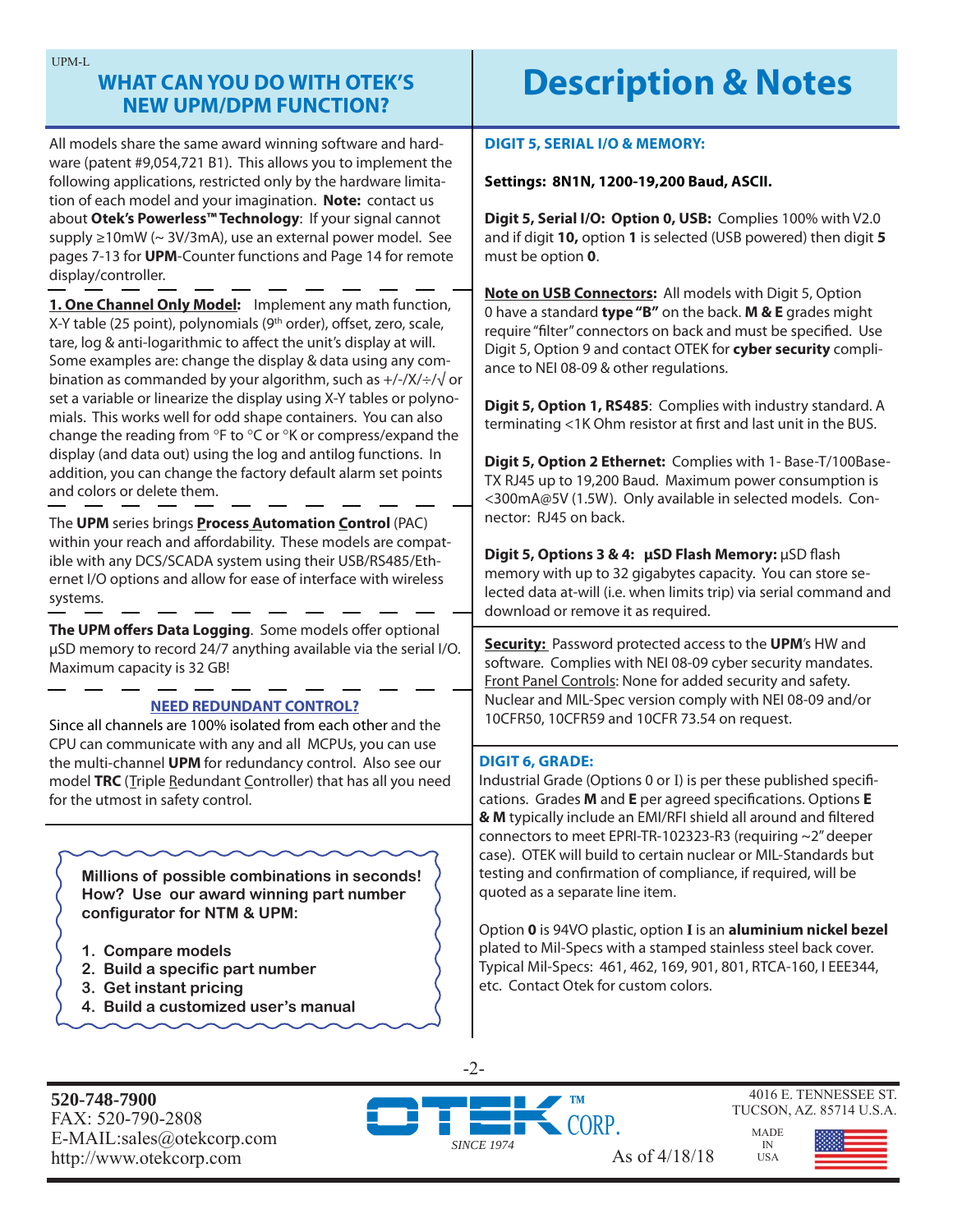# UPM-L**Description & Notes**

| <b>DIGIT 7, (# CHANNELS):</b><br>The UPM-L offers only 1 channel, 6 characters, 0.6" high tri-<br>color. Digit 7 must be option 1 or 9.                                                                                                                                                                                                                                                                                                                                                                                                                                                                                                                                                                                                                                                                                                                                                          | Digit 11 (Control Outputs): Not available on model<br>UPM-L.                                                                                                                                                                                                                                                                                                                                                                                                                                                                                                                                                                                        |  |
|--------------------------------------------------------------------------------------------------------------------------------------------------------------------------------------------------------------------------------------------------------------------------------------------------------------------------------------------------------------------------------------------------------------------------------------------------------------------------------------------------------------------------------------------------------------------------------------------------------------------------------------------------------------------------------------------------------------------------------------------------------------------------------------------------------------------------------------------------------------------------------------------------|-----------------------------------------------------------------------------------------------------------------------------------------------------------------------------------------------------------------------------------------------------------------------------------------------------------------------------------------------------------------------------------------------------------------------------------------------------------------------------------------------------------------------------------------------------------------------------------------------------------------------------------------------------|--|
|                                                                                                                                                                                                                                                                                                                                                                                                                                                                                                                                                                                                                                                                                                                                                                                                                                                                                                  | Digit 12 (Analog /Power Output): Not available on<br>model UPM-L.                                                                                                                                                                                                                                                                                                                                                                                                                                                                                                                                                                                   |  |
| DIGITS 8 & 9 (INPUT SIGNAL): SECTION A: See Input Signal<br>Conditioners section (pages 6-8) for description and specifica-<br>tions.                                                                                                                                                                                                                                                                                                                                                                                                                                                                                                                                                                                                                                                                                                                                                            | <b>DIGIT 13 (Scale Plate):</b>                                                                                                                                                                                                                                                                                                                                                                                                                                                                                                                                                                                                                      |  |
| <b>DIGIT 10 (POWER INPUT):</b>                                                                                                                                                                                                                                                                                                                                                                                                                                                                                                                                                                                                                                                                                                                                                                                                                                                                   | Digit 13, Scale Plate: Option 0 is a standard scale plate that<br>reads 0.0-100.0% or nothing depending on the model number.<br>Use option 9 for custom printing and contact Otek.                                                                                                                                                                                                                                                                                                                                                                                                                                                                  |  |
| Digit 10, Option 0, Powerless, No Power Required: The In-<br>put Fail detect/Alarm (patented) flashes the display "INPT FAIL"                                                                                                                                                                                                                                                                                                                                                                                                                                                                                                                                                                                                                                                                                                                                                                    | <b>DIGIT 14 (RANGE/CALIBRATION):</b>                                                                                                                                                                                                                                                                                                                                                                                                                                                                                                                                                                                                                |  |
| (INPT FRIL) and transmits this serial message for $\sim$ 20 seconds,<br>after which it will cease. This feature is available in all models<br>and its trip point can also be programmed by the user. If NOT<br>desired, use option 9 on Digit 10 and specify (see below). Sig-<br>nal Fail Requirement: Unit must be "On" for at least 1 minute at<br>>50% of full scale for it to operate. You can change the mes-                                                                                                                                                                                                                                                                                                                                                                                                                                                                              | Option 0= Factory Default = 0-Full Scale=0.0-100.0 digits.<br>Colors: <10>90%: Red; <20>80%: Yellow; >20<80%: Green. For<br>custom colors, use Option 9 (custom) and contact Otek. Also<br>see Control Outputs (Digit 11). You can program it for other<br>values, none or via the serial port. Default messages: $INPUT$                                                                                                                                                                                                                                                                                                                           |  |
| sage via commands.                                                                                                                                                                                                                                                                                                                                                                                                                                                                                                                                                                                                                                                                                                                                                                                                                                                                               | FAIL, LLAL, LALM, HHAL and HALM.                                                                                                                                                                                                                                                                                                                                                                                                                                                                                                                                                                                                                    |  |
| Digit 10, Option 1, USB Powered: Back up Power for signal<br>powered models: Some applications might require "keep alive"<br>power in case the input signal fails in Powerless™ models (sig-<br>nal/loop powered). If you select option 1 on Digit 10 and have<br>a USB connection, the UPM will transmit the distress message<br>"INPT FAIL" until the signal is restored or the USB is disconnect-<br>ed. The VBus drives a DC-DC converter to preserve the isolation<br>from signals and the USB. ~20mA is required from the USB.<br>If you don't use USB and need "keep alive" power, select op-<br>tions 2-4 or 9 on digit 10. The UPM "keep alive" power require-<br>ment is <3mA@5VDC.<br>Digit 10, Option 2, Isolated 5VDC: 5VDC is also used to drive<br>the relays (<100mA total) and/or the DAC via internal isolated<br>5-30VDC-DC (<200mA). If you order relays and analog out, you | <b>OTHER IMPORTANT DATA:</b><br><b>Math Functions:</b> +, -, x, $\div$ , $\sqrt{ }$ , Log/Anti-Log, Polynomials to 9th<br>order, 25 Point X-Y table, zero, offset, span and tare. You can add,<br>subtract, multiply, divide (etc.) one channel to/from another<br>channel and display the result in the other channel (i.e. V (Ch.1)<br>xA(Ch.2)=W(Ch.3). We do it for Watts on options 12, 13, 14, 70-<br>75 and 80-83.<br>PID: Programmable (best with 2 or more channel models) auto-<br>matic or manual with external 10K Ohm potentiometer (option<br>56). See models our NT Series for dedicated 4-20mA transmit-<br>ters (same technology). |  |
| will need ~300mA/channel. This option is also isolated from<br>the input signal.                                                                                                                                                                                                                                                                                                                                                                                                                                                                                                                                                                                                                                                                                                                                                                                                                 | <b>ABOUT OUR INPUT FAIL DETECTION</b>                                                                                                                                                                                                                                                                                                                                                                                                                                                                                                                                                                                                               |  |
| Digit 10, Option 3, Isolated 7-32VDC: Same as option 2 but<br>with wide input range of 7-32VDC. Efficiency: >80%.<br>Digit 10, Option 4, Isolated 90-265VAC: This option accepts<br>50-60Hz. For 100-300VDC or 400 Hz, use Digit 10, option 9 and<br>specify. Efficiency: >80%.                                                                                                                                                                                                                                                                                                                                                                                                                                                                                                                                                                                                                  | Only available on Powerless™ models (8th & 9th digits, options<br>00-18). While in normal operation, we store excess energy<br>and use it to power the UPM if and when the signal fails (post<br>mortem).<br>KMHXX HHX                                                                                                                                                                                                                                                                                                                                                                                                                              |  |
| 520-748-7900                                                                                                                                                                                                                                                                                                                                                                                                                                                                                                                                                                                                                                                                                                                                                                                                                                                                                     | $-3-$<br>4016 E. TENNESSEE ST.                                                                                                                                                                                                                                                                                                                                                                                                                                                                                                                                                                                                                      |  |

**520-748-7900** FAX: 520-790-2808 E-MAIL:sales@otekcorp.com http://www.ote $\kappa$ corp.com As of 4/18/18





TUCSON, AZ. 85714 U.S.A.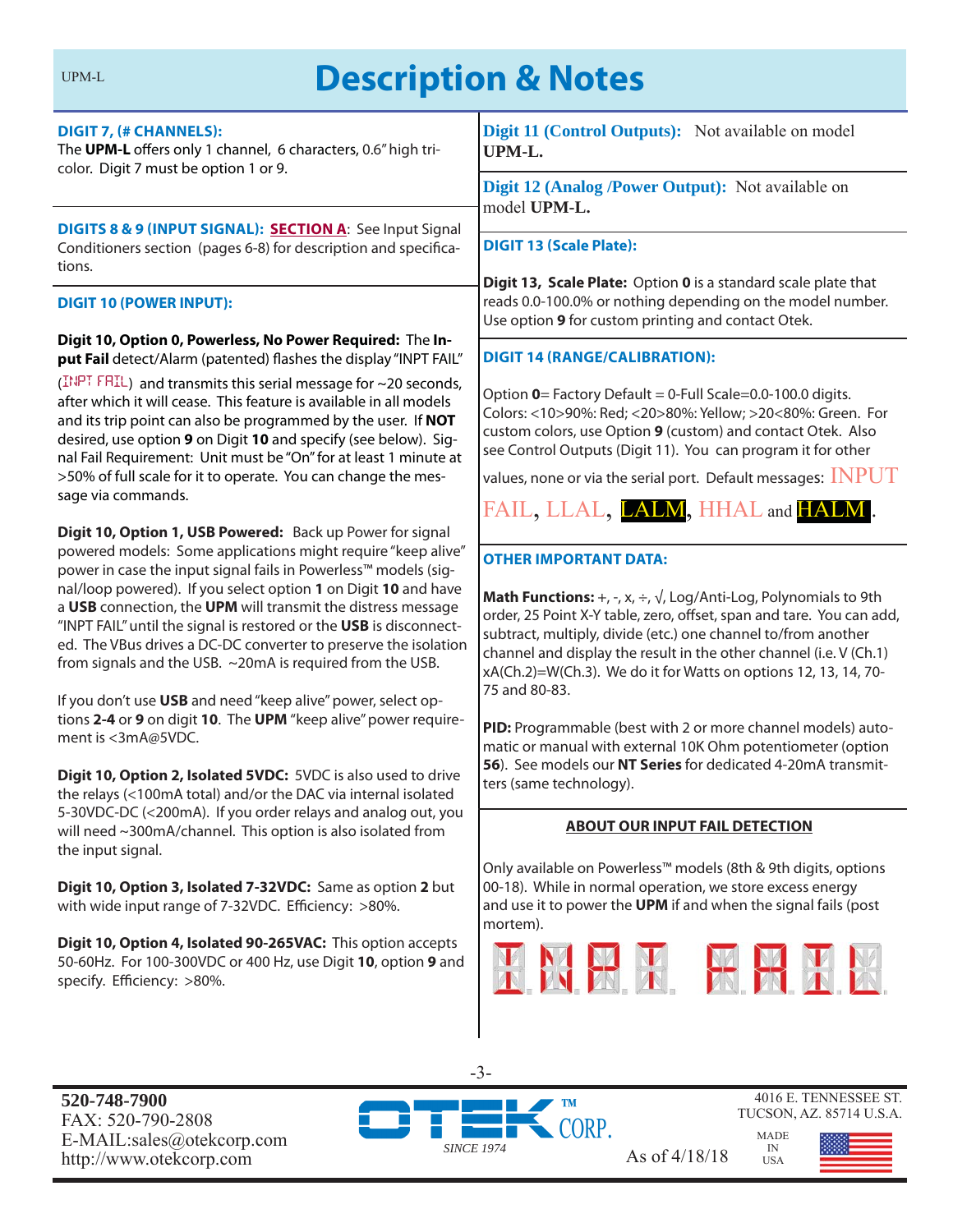|  |  | $^{\rm UPM-L}$ Industrial Grade Common Electrical Specifications      |  |
|--|--|-----------------------------------------------------------------------|--|
|  |  | (See Pages 7-13 for Counters & Page 13 for Remote Display/Controller) |  |

### **SECTION A: DPM**

#### **Input & Display: See Below For Input Signals:**

Note 1: E and M grade electrical specifications are the same as Industrial unless otherwise specified.

**Note 2:** OTEK reserves the right to change specifications without prior notice to improve the performance of its products.

- \* A/D: Accuracy, Linearity & Resolution: +/- 0.5% of F.S., ±1 LSD. Conversion Rate: 40/sec, Averaging: 0-255, zero, span, offset, tare and math functions.
- \* Digits: Four Full Active Digits (9.9.9.9 & -1.9.9.9); 0.6" High, Alphanumeric Auto-Tricolor (R/Y/G), 15 segments
- \* Typical Power Consumption of Display: 10-100mW@3.3V-5V; \loop/signal power version best at > 8mA.
- \* Temperature Coeffi cient: +/-50PPM/°C
- \* Operating Temperature: -10 to +60; Storage: -20 to +70°C
- \* CCMR: >90dB@50-60Hz
- \* Isolation: >500VDC to any other I/O & P.S.
- \* Humidity: 5-95% RH non-condensing
- \* Front Panel: NEMA 3. NEMA 4X on request.

\* Failed Signal Detect: **~ 20** seconds after > **1** minute @**50%** of F.S. Only on loop & signal powered models.

**Note 3:** See the master catalog for environmental specs vs. housing.

### **The Powerful Powerless™**

Yes! You can have the **UPM** (DPM mode only) powered by the input signal and have controlling outputs such as relays, O.C.T. & analog output!

**How it works:** Your input signal (Digit 8 & 9, options 00-18 only) powers the display, CPU, serial I/O and isolators. Your external power source powers the outputs (if included).

**Benefit:** You have two independent and isolated sources (fail safe).

**Requirement**: Your signal must produce >10mW (current loop, VDC, VAC or AAC) and sustain <4V burden. If not, use external power (options 20-85 on Digits 8 & 9).

**AC Signal Power & Outputs?** Yes, you can have both input options 01-18 (digits 8 & 9) and relays (2 maximum)without external power!

**Requirements**: VAC input must be >90<140VAC, and AAC input must be >1.5<4 AAC via C.T. Ideal to monitor and control 120VAC mains! Contact OTEK for details.

### **SECTION A: DPM INPUT SIGNAL SPECIFICATIONS (Digits 8 & 9)**

#### **Important Note on A.C. Powerless**

The **NTM**, **UPM** & **NT** Series can extract energy from your A.C. signal to power itself and opto isolated serial, optional O.C.T. (Digit 11, options 1, 3, 5 or 7), and to power the optional 4-20mA output (not 20-4mA out) from a wide input range (see specifications on pages 6-8). External power is required to power the optional relays (Digit 11, options 2, 4, 6 & 8) (200mW each). If you need relays, either use the external powered options on Digits 8 & 9 (33, 37, 40 or 42) and Digit 10 power input options (1-4) or use Powerless™ options 01-04 on Digits 8 & 9 and Power Input option 09 (custom) on Digit 10 and specify (09=Power for relays and DAC). Result: The signal will power the instrument and will include our patented **Signal Fail Detection** & **Alarm**. The relays and analog output are powered by the external power option (all 100% isolated).

#### **INPUT SIGNALS (Digits 8 & 9)**:

**Note:** Otek's exclusive Input Fail detect (open or short) is standard on all inputs. Use option 29 and specify if you want it disabled (also field configurable).

**Note:** Actual connection will vary. See the User's Manual for specific connection information.

**Note:** All ±1 LSD and % full scale range unless noted. Also see Note 1 in "Section A: DPM" above.

#### **Options 00 & 17 For Loop Power Only:**

**Option 00, Loop Powered:** Burden: < 4V; Range: 3-26mA; Accuracy & Linearity:  $\pm 0.5\%$  of F.S.,  $\pm 1$  LSD.

**Option17, Loop Powered:** Burden: < 4V; Range: 9-55mA DC; Accuracy & Linearity: ±0.1% of F.S., ±1 LSD.



#### **SAME HOUSINGS, DIFFERENT FUNCTIONS**

The **NTM** (**N**ew **T**echnology **M**eter): The same patented technology for analog input only. All else is the same as the **UPM**, but has an automatic tricolor bargraph for trend indication.



The **NTT** (**N**ew **T**echnology **T**ransmitter): Since the NTM & **UPM** have 4-20mA outputs, they are transmitters. So, we build them specifically for 4-20mA transmission, change the housing for DIN-Rail or panel mount or explosion proof and you're the winner. No NRE, NO R&D! What's next? **TPM**? **SSAM**?

**520-748-7900** FAX: 520-790-2808 E-MAIL:sales@otekcorp.com http://www.otekcorp.com As of 4/18/18

CORP.



4016 E. TENNESSEE ST.

MADE IN USA

-4-

*SINCE 1974*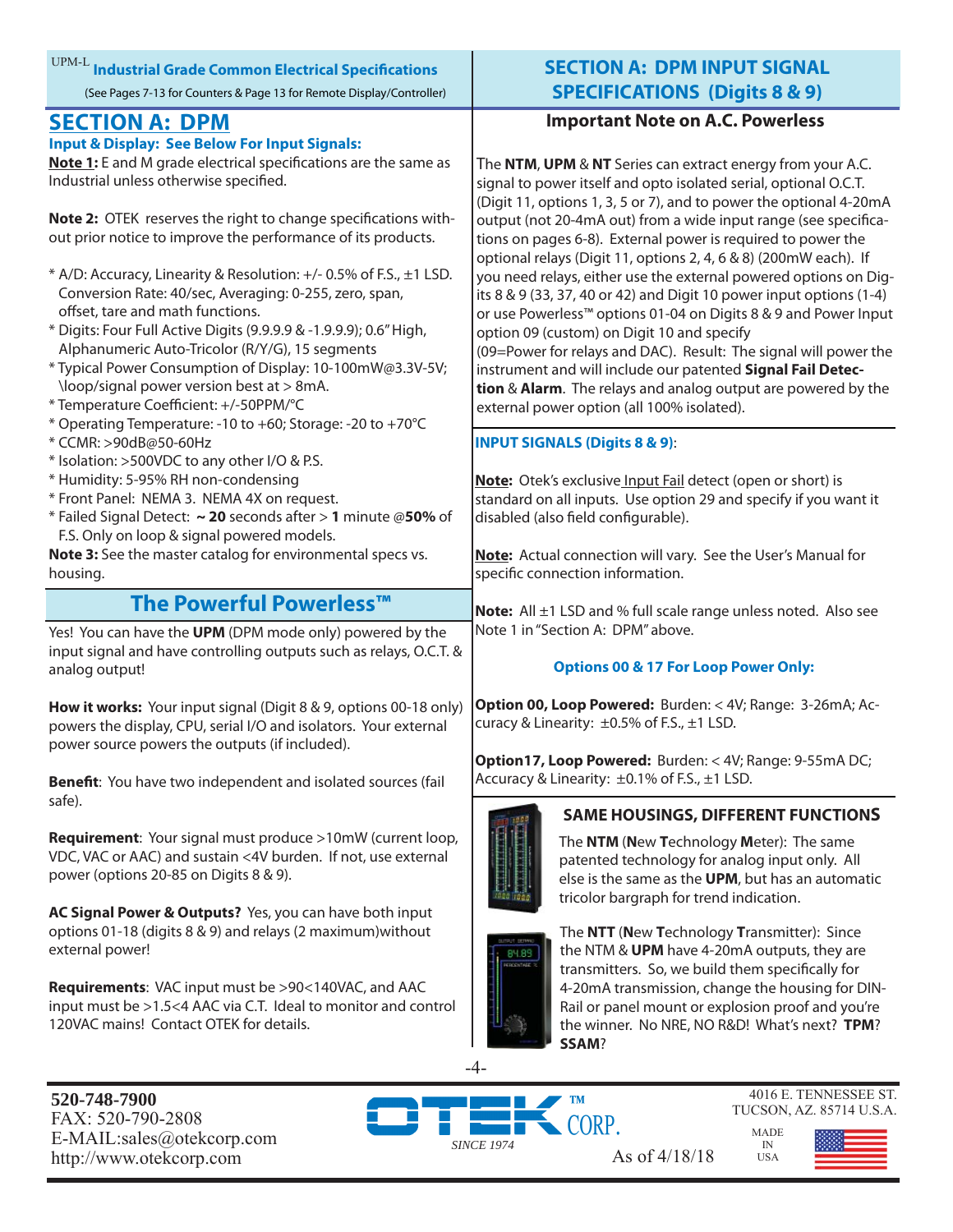| UPM-L                                                                                                                                                                                                                                                                | <b>SECTION A: DPM INPUT SIGNAL SPECIFICATIONS (Digits 8 &amp; 9)</b>                                                                                                                 |  |
|----------------------------------------------------------------------------------------------------------------------------------------------------------------------------------------------------------------------------------------------------------------------|--------------------------------------------------------------------------------------------------------------------------------------------------------------------------------------|--|
| <b>Options 01 through 14 for A. C. Signal Powered Only</b>                                                                                                                                                                                                           | <b>Options 20 through 58: For Externally Powered Only:</b>                                                                                                                           |  |
| FUSE IT! Use external 1/2 ASB for Volts and 7 ASB for Amps.<br>Note: C.T. (Current Transformer) are sensitive and limited to                                                                                                                                         | All input channels have the same specifications unless noted.<br>See options 60-89 for mixed signals.                                                                                |  |
| the secondary (output) impedance. OTEK A.C. signal powered<br>products present and input impedance of ~0.2 Ohms (~1v@5A).<br>Make sure your C.T. can drive a >0.3 Ohm load without saturating<br>or losing linearity. Contact Otek for assistance. Best C.T. to use: | <b>Option 20, 4-20mA:</b> Burden: <25 Ohm (0.5V); Range: 3-26mA;<br>Accuracy & Linearity: ±0.5% of F.S.                                                                              |  |
| $>100:5$ .                                                                                                                                                                                                                                                           | <b>Options 21 through 24, VDC:</b> Input impedance $1M \Omega$ ; Range:<br>Per Option; Accuracy & Linearity: ±0.5% of F.S.                                                           |  |
| Note: All inputs for 50-60 Hz lines. Contact Otek for 400 Hz lines.<br>Option 01, VAC P.T. (Potential Transformer): Burden: 0.2 Ohm<br>& <100mW; Range: 30-140V/40-100Hz; Accuracy & Linearity:<br>±0.5% of F.S. Best operating range 90-140VAC to specifications.   | <b>Options 25 &amp; 26, mADC:</b> Input impedance Option 25: $50\Omega$ ; Op-<br>tion 26: 5 $\Omega$ ; Accuracy & Linearity: $\pm 0.5\%$ of F.S.                                     |  |
| <b>Option 02, 5 AMP A.C. (C.T.):</b> Burden: 0.2 Ohm & <100mW;<br>Range: .5-5A; Accuracy & Linearity: ±0.5% of F.S. Best range 2-4                                                                                                                                   | Option 27, Watts DC (1Vx1A DC): VZin: $1M \Omega/AZ$ in: $1.0\Omega$ , 5W;<br>Range: 1W; Accuracy & Linearity: ±0.5% of F.S.                                                         |  |
| Amps.<br>Option 03, Watts A.C. (C.T. & P.T.): Range: >100<600W/50-                                                                                                                                                                                                   | Option 28, Watts DC (1Vx1V): VZin: 1M for both inputs; Range:<br>0-1V; Accuracy & Linearity: ±0.5% of F.S.                                                                           |  |
| 60Hz; Accuracy & Linearity: ±0.5% of F.S. at 90-140VAC & 1-4AAC.<br>Best operating range: 100-500 Watts. For 400 Hz lines, use<br>option 09 and specify (09=400 Hz line) after the complete part                                                                     | NOTE: Always use P.T. or C.T. with H.V. Lines (Options 30-34).                                                                                                                       |  |
| number.<br><b>Option 04, Hertz VAC: Range: &gt;30V&lt;140V &amp; &gt;30&lt;100Hz; Ac-</b>                                                                                                                                                                            | Options 30 through 34: VRMS: Zin: 1ΜΩ; Range; per options;<br>Accuracy & Linearity: ±0.5% of F.S.                                                                                    |  |
| curacy & Linearity: ±0.5% of F.S. For 400 Hz lines, use option 09<br>and specify (09=400 Hz line) after the complete part number.                                                                                                                                    | Options 35-37, Amps RMS: Zin: Option 35: $2\Omega$ ; Option 36:<br>0.2 $\Omega$ ; Option 37: 0.04 $\Omega$ ; Range: Per option; Accuracy & Linearity:                                |  |
| <b>VAC/DC Signal Power Only: Options 16 &amp; 18</b>                                                                                                                                                                                                                 | $\pm 0.5\%$ of F.S.                                                                                                                                                                  |  |
| Option 16, 7-130VDC: Now you can monitor and control your<br>DC line, UPS, battery bank or power supply from 7-130VDC                                                                                                                                                | Option 38: Watts RMS (1Vx1V AC/DC): Zin: 1MΩ for both<br>inputs; Range: 1V RMS; Accuracy & Linearity: ±0.5% of F.S.                                                                  |  |
| with only power from the signal. The UPM requires >10<80mW<br>(~3mA-20mA). Imagine the possibilities! Almost like analog<br>(only signal wires), but with 21st century digital technology<br>ready for your PAC/DCS/SCADA system.                                    | Option 40, Watts RMS (120VAC P.T. x5AAC C.T.): Zin: 1M for V<br>& 0.04Ω for A; Range: 0-750W; Accuracy & Linearity: ±0.5% of<br>F.S. Note: Shunt resistor (0.04 $\Omega$ ) supplied. |  |
| Scaling: 7-130VDC in =7.0-130.0 Digital Display & 5-100% bar-<br>graph with alarm pointers. See Digits 13 & 14 for custom calibra-<br>tion and scale.                                                                                                                | Option 41, Frequency (10KHz/5V Logic): Zin: 1M; Range: 30-<br>10KHz; Accuracy & Linearity: ±0.5% of F.S.                                                                             |  |
| Accuracy & Linearity: ±0.1% of full scale.                                                                                                                                                                                                                           | Option 42, Hertz (120V, 40-100Hz): Zin: 1M; Range:<br>50-150VC/40-100Hz; Accuracy & Linearity: ±0.5% of F.S.                                                                         |  |
| Option 18: 10-500mADC Signal Power: Calibration: 10-<br>500mADC=10-500 & 5-100%. For other calibrations, use digit 14,<br>option 9 and specify.                                                                                                                      | Option 43, Hertz (240V, 30-100Hz): Zin 1 M; Range:<br>100-260V/30-100Hz; Accuracy & Linearity: ±0.5% of F.S.                                                                         |  |
| Alarm Outputs (Signal Power): Open collector transistors (4)<br>optional. See the ordering information on pages 15-16, digit 11,<br>option 1. For relays, contact Otek (custom). Requires external<br>12-24 VDC.                                                     |                                                                                                                                                                                      |  |



-5-

IN USA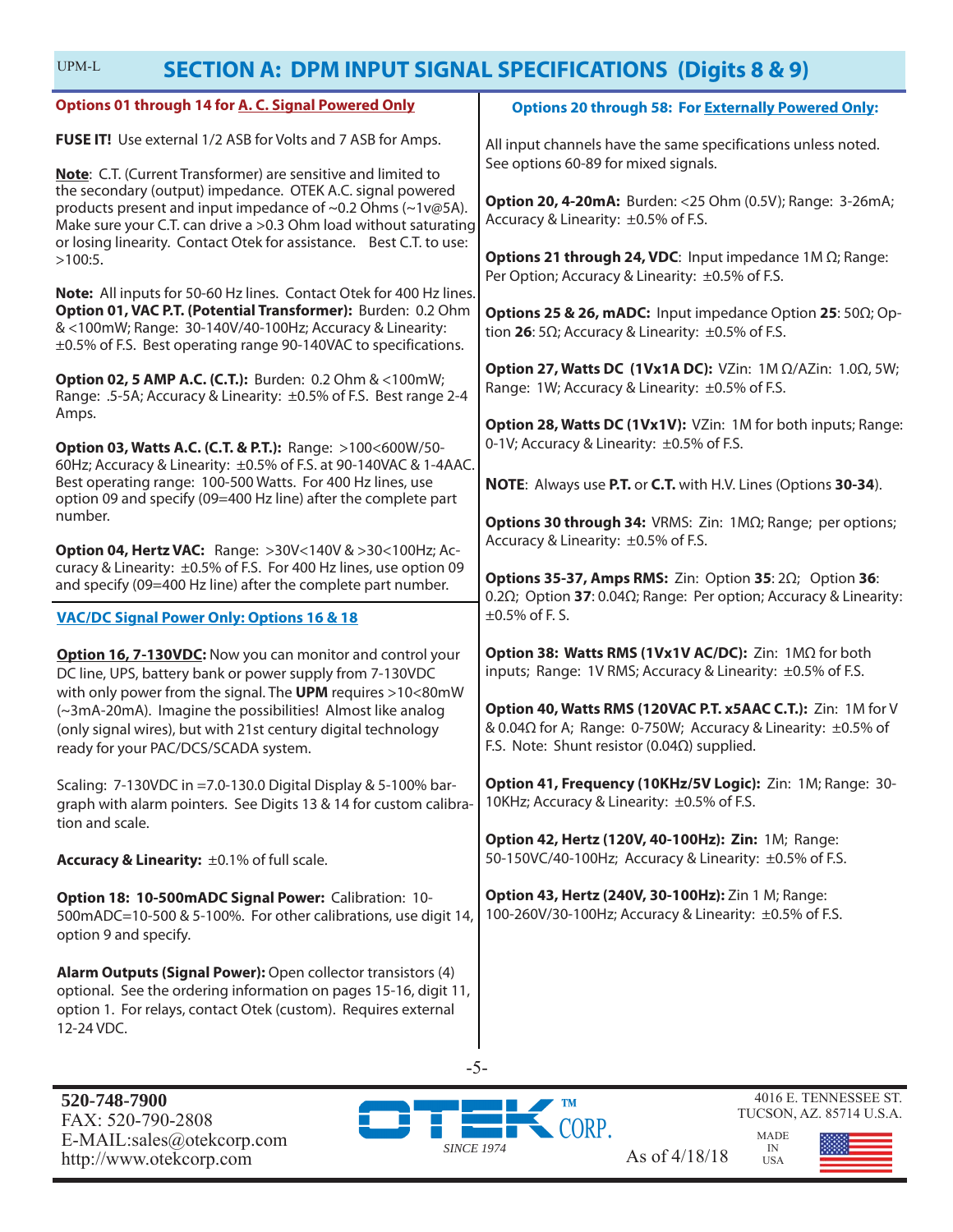### **SECTION A: UPM-DPM ANALOG INPUT SIGNAL SPECIFICATIONS (Digits 8 & 9)**

UPM-L

**Note:** You can change factory standard calibration via the serial port.

| Option 44, Hertz (120V, 500 Hz): Available on a Powerless<br>(90-140VAC/370-420 Hz) or external powered unit. For external<br>power, just use option 44 on Digits 8 & 9 and specify. On the<br>Powerless model, use option 09 (Custom) on Digit 8 & 9 and                                                                              | <b>Option 53, pH: Range:</b> 0-14.00; Zin: >10 <sup>15</sup> $\Omega$ ; Temperature<br>compensation: None; Accuracy & Linearity: ±0.5% of F.S.<br><b>Option 54, ORP:</b> Range: 0-2000mV; Zin:>10 <sup>9</sup> $\Omega$ ; Accuracy &                                                                                                                                                         |  |  |
|----------------------------------------------------------------------------------------------------------------------------------------------------------------------------------------------------------------------------------------------------------------------------------------------------------------------------------------|----------------------------------------------------------------------------------------------------------------------------------------------------------------------------------------------------------------------------------------------------------------------------------------------------------------------------------------------------------------------------------------------|--|--|
| specify Option #44. (requires >1 watt from input signal). For<br>240 VAC/400 Hz, use option 29 & specify.                                                                                                                                                                                                                              | Linearity: ±0.5% of F.S.<br>Option 55, % RH: Range: Per sensor; Input Type: 2-3 pF                                                                                                                                                                                                                                                                                                           |  |  |
| Zin: 1 M; Range: 50-150V/300-500Hz; Accuracy & Linearity:<br>$\pm 0.5\%$ of F.S.                                                                                                                                                                                                                                                       | Capacitance; Accuracy & Linearity: ±0.5% of F.S. State sensor's<br>specifications.                                                                                                                                                                                                                                                                                                           |  |  |
| Note on Strain Gages: Specify impedance, sensitivity, range<br>and calibration. Example: 350 Ohms, 2mV/V, 10mV=0-100.0%.                                                                                                                                                                                                               | Option 57, 10-50mA Range: 10 Ohms input resistance<br>Accuracy & Linearity: ±0.5% of F.S. ±1 Digit.                                                                                                                                                                                                                                                                                          |  |  |
| Option 45, Strain Gage (<1ΚΩ): Excitation: 4V; Range: 300-1K<br>$\Omega$ ; Accuracy & Linearity: $\pm 0.5\%$ of F.S.                                                                                                                                                                                                                   | <b>Option 56, Resistance Range:</b> 0-10K $\Omega$ =0-100%=0-100.0; Ac-<br>curacy & Linearity: ±0.5% of F.S.                                                                                                                                                                                                                                                                                 |  |  |
| Option 46, Strain Gage (>1ΚΩ): Excitation: 4V; Range: 1K-5K<br>$\Omega$ ; Accuracy & Linearity: $\pm 0.5\%$ of F.S.                                                                                                                                                                                                                    | Option 58, None: Serial input only as per Digit 5 for remote/<br>display controller.                                                                                                                                                                                                                                                                                                         |  |  |
| <b>Option 47 &amp; 48, RTD: 47:</b> 100 Ω (PT100); 48: 1Κ Ω (PT1000);<br>Range: same as RTD; Excitation: 0.5mA; Accuracy & Linearity:<br>±0.5% of F.S. 2, 3 or 4 wire RTD. For 3 wire, connect -E to -S. For<br>2 wire, also connect +E to +S. Warning: Max distance to sensor:<br>$\sim$ 300 Feet (100 M) or use our NT transmitters. | <b>SECTION B: COUNTERS</b>                                                                                                                                                                                                                                                                                                                                                                   |  |  |
|                                                                                                                                                                                                                                                                                                                                        | <b>B) THE UNIVERSAL COUNTER/TIMER CLOCK</b> (Digit 15, Op-<br>tions 1-9 and A-L):                                                                                                                                                                                                                                                                                                            |  |  |
| Note for Options 47-52: You can switch from °F to °C via serial<br>port or use option 29 and specify. Default: °F (uses internal<br>linearized table).                                                                                                                                                                                 | The UPM can function as a <i>universal counter</i> : It accepts digital<br>inputs to perform over 20 functions, all of which can be selected<br>by serial input commands.                                                                                                                                                                                                                    |  |  |
| <b>Options 20 through 58: For Externally Powered Only:</b>                                                                                                                                                                                                                                                                             | Functions: Batch - Debouncer - Draw - Frequency - Integra-<br>tions - Julian Clock (RTC) - Log/Anti-Log Extractor - Period<br>- Phase Angle - Positioning - Quadrature - Range - Rate (1/F) -                                                                                                                                                                                                |  |  |
| Option 50, Type "J" TC: Range: -210 to 760°C; Colors: red and<br>white; CJC: Included; Accuracy & Linearity: ±2°C of F.S.                                                                                                                                                                                                              | Ratio-Square Root - Stopwatch - Time Interval - Totalizer<br>- Up/Down Counter - Up/Down Timed (Milliseconds to years!).                                                                                                                                                                                                                                                                     |  |  |
| Option 51, Type "K" TC: Range: - 270 to 1370°C; Colors: Yel-<br>low and red; CJC: Included; Accuracy & Linearity: ±2°C of F.S.                                                                                                                                                                                                         | Features: Fully configurable for any listed function via serial<br>port.<br>* Same features as DPM section except it is only offered in                                                                                                                                                                                                                                                      |  |  |
| Option 52, Type "T" TC: Range: -270 to 400°C; Colors: blue and<br>red; CJC: Included; Accuracy & Linearity: ±2°C of F.S.                                                                                                                                                                                                               | external power (Digit 10, options 1-4).<br>* Same features as NTM series except it has an Alpha-Numeric<br>Tricolor Display instead of a bargraph.                                                                                                                                                                                                                                           |  |  |
| Note for Thermocouples (TC): Shorting out the +/-TC input<br>terminals will display the ambient temperature of the C.J.C. at<br>the input terminals.                                                                                                                                                                                   | *Multiple isolated displays (up to four) allow for complex math<br>functions/display/control of process variables such as Volts/<br>Amps/Watts/Frequency/Pressure/Flow/Volume and tempera-<br>ture, and PID or redundant control.<br>* Three angle positioning (X, Y, Z).<br>* Intelligent (HMI) moving messaging (up to 18 characters).<br>* Automatic process control (MMI) and much more. |  |  |
|                                                                                                                                                                                                                                                                                                                                        |                                                                                                                                                                                                                                                                                                                                                                                              |  |  |

-6-

**520-748-7900** FAX: 520-790-2808 E-MAIL:sales@otekcorp.com http://www.otekcorp.com As of 4/18/18

**TM** CORP. *SINCE 1974*

4016 E. TENNESSEE ST. TUCSON, AZ. 85714 U.S.A.

MADE

IN USA

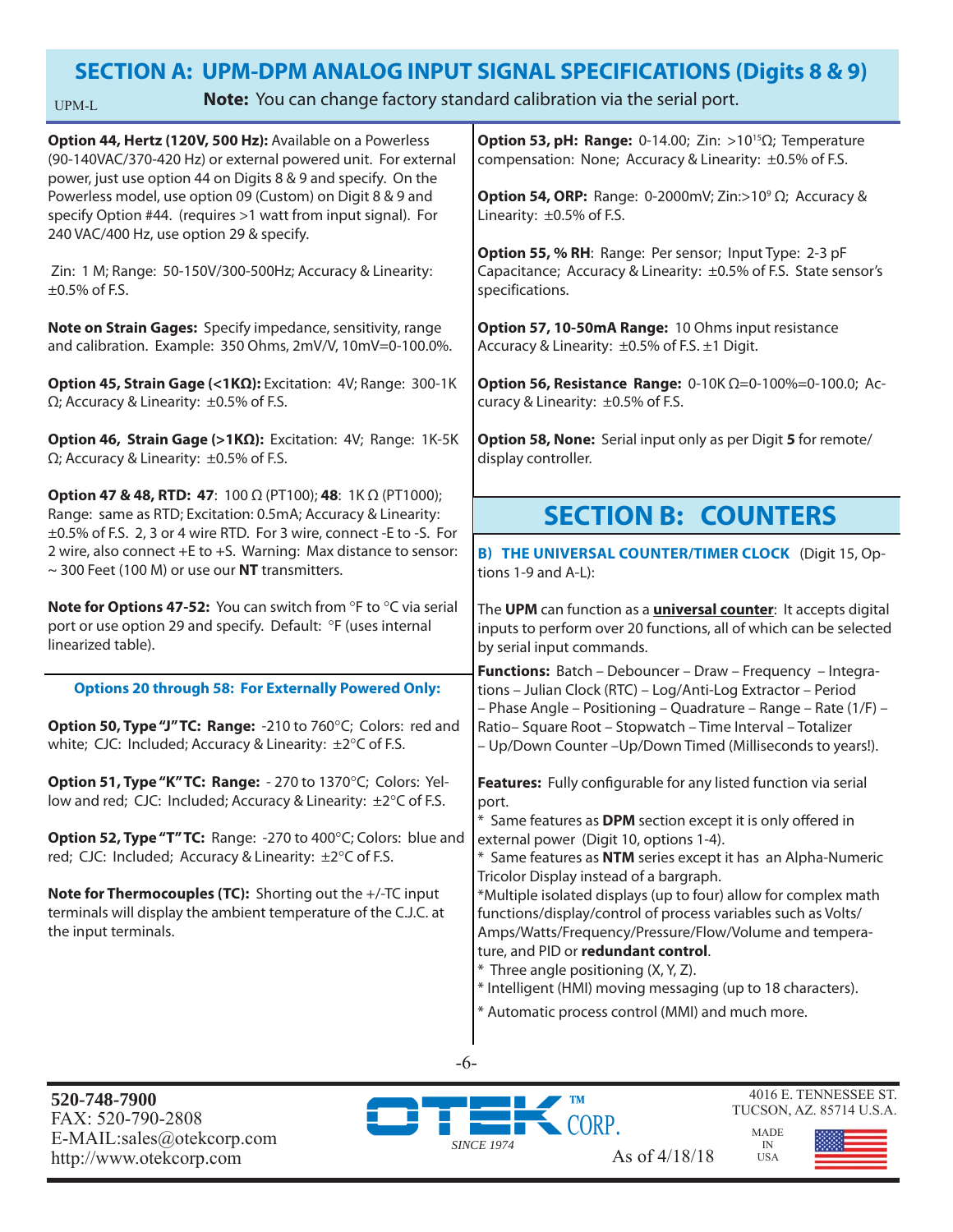| Input and Output Terminals and How To Use Them:<br>Note: Not to be confused with input signals for measurement.                                                                                                                                            | <b>Input and Output Terminals and How To Use Them</b><br><b>Continued):</b>                                                                                                                                                                                                                                                           |
|------------------------------------------------------------------------------------------------------------------------------------------------------------------------------------------------------------------------------------------------------------|---------------------------------------------------------------------------------------------------------------------------------------------------------------------------------------------------------------------------------------------------------------------------------------------------------------------------------------|
| Besides the regular input signal terminals, the UPM has other<br>external terminals to control its functionality. These functions<br>can be enabled via serial command or managed by the internal<br>function selected. Refer to customized user's manual. | Inputs/Functions (Digits 8 & 9 and 15): Conditions: If digits<br>8 & 9 have options 00 through 58, 60-68, 70-78 or 80-88, then<br>digit 15 must be option "0 (None)."                                                                                                                                                                 |
| Terminals that are already dedicated and controlled externally<br>have a 5K pull up to the isolated 5VDC of its channel and only<br>accept 5V logic levels or dry contacts.                                                                                | Up/Down Counter (Option 1): (also see "Quadrature" counter)<br>A counter is a totalizer that can be enabled/disabled by several<br>means such as an input (gate), a command (serial), or a result of<br>another action produced by your algorithm, such as CHA + CHB/<br>CHC = 0. Therefore, start/stop counts or times on CHD, which |
| Borrow (only in the first stage of a string): Connect "Borrow"<br>pin to "Carry" pin of previous unit (or channel) to expand the<br>number of channels.                                                                                                    | can be useful to synchronize 3 phase power lines or radiation<br>counters. If you use the F-V option, you can convert analog sig-<br>nals to digital format for higher accuracy synchronizing. Imagine<br>the possibilities limited by your algorithm!                                                                                |
| Carry (only in the last stage of a string): Connect "Carry" pin<br>from the first unit to the "Borrow" pin of the next unit (or chan-<br>nel) to expand the number of characters.                                                                          | UPM FIG 1: u/DC, Option 1                                                                                                                                                                                                                                                                                                             |
| Count Hold (Digit 15, Options 5, K, L): "Grounding" this pin<br>(5K pull up) forces the counter to stop counting.                                                                                                                                          | <b>ZERO</b><br>UP/DOWN                                                                                                                                                                                                                                                                                                                |
| Display Hold (Digit 15-, Options F, K): "Grounding" this pin<br>(5K pull up) holds the display, but allows the counter to con-<br>tinue counting.                                                                                                          | COUNTIN <b>ILLILILILILILI</b><br>0 1 2 3 4 5 6 5 4 3 2 1 0 -1 -2 -3 -2 -1 0 1 2 3 4                                                                                                                                                                                                                                                   |
| Frequency out (Digit 15, Options 5, F, K): This pin is the F out<br>of the signal conditioner after it has been converted to 5V logic<br>levels. Minimum load=1K Ohm. Useful for F-V.                                                                      | Totalizer (Counter) (Options 2 & 1A-4C): This function accu-<br>mulates the number of pulses received on Input A after Input<br>B has been taken high $(1)$ , will sum the events for as long as<br>Input B remains high and will decrement on the falling edge ( 1                                                                   |
| Run/Stop (Digit 15, Option G): This pin is functionally the<br>same as "Counter Hold" except has a <1µS response time.                                                                                                                                     | ) of Input B. You can switch the logic of Inputs A and B via simple<br>commands and by using the command "TOTDN" (totalizer down)<br>instead of "TOTUP" (totalizer up), you can enable any controlling                                                                                                                                |
| Frequency Response (No De-Bouncer): Useful for DCS/<br>SCADA/PAC interface, <1µS response time.                                                                                                                                                            | output/message (relay, O.C.T., DAC, color change, message, etc.).                                                                                                                                                                                                                                                                     |
| Reset (Digit 15, Option 5): This pin is used to reset the inter-<br>nal accumulated count and has no De-Bouncer since its used in<br>"Frequency" counter (up/down) modes. Response time:<1µS.                                                              | Multiplier: (also see "Divider") In some applications the input<br>data needs to be multiplied to arrive at unity count such as<br>tanker to barrels, barrels to gallons, gallons to liter, etc. Select the<br>appropriate multiplier of your choice with up to four decimals<br>(xxxx.yyyy).                                         |
| Up/Down (Digit 15, Option 3): Leave this pin open for "UP"<br>count or "ground" it for "DOWN" count. If connected to an en-<br>coder, connect "UP" into "A" and "DOWN" into "B" and "RESET"<br>to "Z" for rotary zero detect encoders.                     | Divider: (also see "Multiplier"): Some applications require count-<br>ing in multiples of units such as dozens/bag, gallons/barrel, lit-<br>ers/cask, etc. Just select the divider number and count in desired<br>unit of measurement (1/2, 1/56, 1/500, etc.).                                                                       |
|                                                                                                                                                                                                                                                            |                                                                                                                                                                                                                                                                                                                                       |

**520-748-7900** FAX: 520-790-2808 E-MAIL:sales@otekcorp.com http://www.ote $\kappa$ corp.com As of 4/18/18



-7-

TUCSON, AZ. 85714 U.S.A. MADE IN

USA



4016 E. TENNESSEE ST.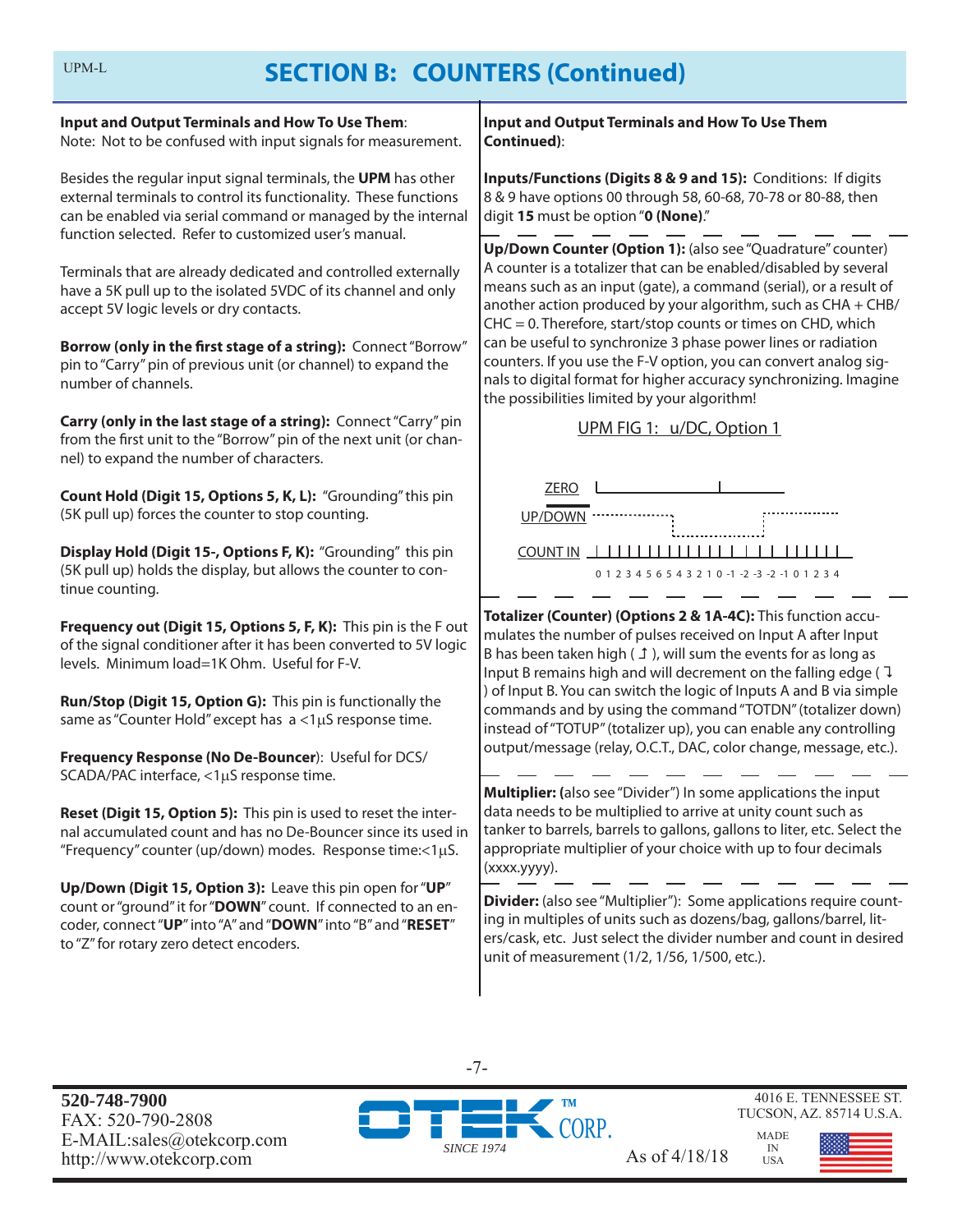**Quadrature (Option 3):** (also see "Datum Zero") This function includes inputs for Input A (count), Input B (direction), and Input Z (datum zero). When Input A rising edge  $(1)$  leads Input B rising edge, the **UPM** will increment its count by one (1). When Input B leads Input A, it will decrement its count by one (1). Regardless of Logic state of Inputs A or B, when Input Z transitions from Logic 0 to 1, the **UPM** will reset to zero. This is important when using rotary encoders to indicate the zero degree point. Again, the resolution of the measurement is determined by the number of pulses/rotation of your encoder and the multiplier you select. But you can display/control the process in decimal or clock (360°:60M:60S) format. Linear encoder is used for length measurements/control, rotational encoders for rotational (degrees) applications. The automatic tricolor change will warn the operator of anomalies.

The **UPM** can be forced to zero count via a serial command or an OR connection at the Z Input since it has a 10KΩ pull up to 5V (high to reset to zero, low to run). The Z (zero) pulse should be as short as possible  $(>1 \mu S)$  to avoid missing a count.





**520-748-7900** FAX: 520-790-2808 E-MAIL:sales@otekcorp.com http://www.otekcorp.com As of 4/18/18

INPUT

1 HZ GATE TIME



**Batch (Option 4):** Use "Batch" to count or measure specific amount of product in a container. Example: gallons in a barrel,

**Batch Total:** Use "Batch Total" to add the total number of batches of a specific product. Example: barrels in a tanker, jars

**Frequency (Option 5):** Use "Frequency" to totalize the number of pulses over a fixed measure of time. Example: 60 Hz =  $60$ cycles or pulses/second such as a household electrical line, 94.652 MHz might be the transmitting frequency of a radio broadcaster, etc. Note: "Frequency" is normally defined as events (pulses) per second (10/s, 1k/s/MHz). "Rate" is defined as events (pulses) per minute, hour, day for slow-occurring events versus a unit of time. See Rate (1/F), such as in oil rigs.

UPM FIG 5: Frequency, Option 5

A INPUT

B INPUT .......<sup>1</sup> COUNT LIMIT

UPM FIG 4: Batch, Option 4

peanuts in a jar, pills in a bottle, etc.

in a box, boxes in a skid, skids in a truck, etc.

**ORP** 

*SINCE 1974*

-8-



MADE IN USA

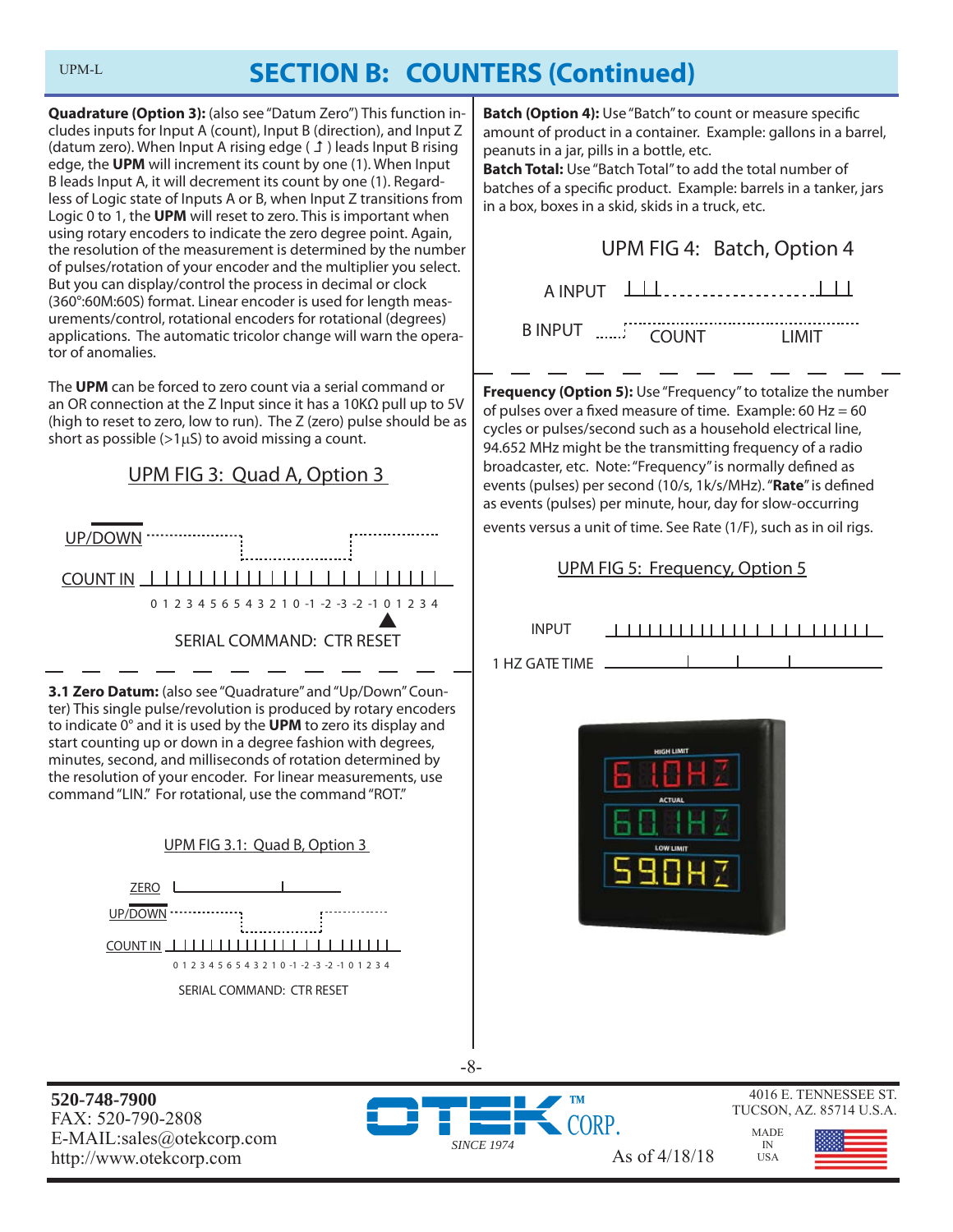**5.1 De-bouncer/Filter**: **UPM**'s Debouncer (Filter) function is useful when the input signal is from relay contacts that "bounce" or are of an AC nature. Select a "debouncer" time base that covers the worst case condition of the bouncing signal. Relays typically have a bouncing time of 5–20mS, so a time base >25mS will be safe to use. However, if the switching (on-off) speed of the relay is <30mS, you should not use a time base greater than 25mS. The best time base would be approximately >15 and <20mS. This is also useful for AC power lines (>18mS for 60 Hz, >22mS for 50 Hz, or >3mS for 400 Hz power lines).

UPM FIG 5.1: De-Bounce, Option 5





**5.2 Burst:** There are applications where it is desirable to measure the "burst" of a frequency input and ignore the base frequency. In this case, select a gate time > the minimum (maximum normal) burst frequency. Example: Normal: < 1 kHz, burst > 1.5 kHz < 20 kHz. Select a gate of 1.4 mS. The **UPM** will only display the burst's frequency of approximately 3.2 kHz. Want to count the number of bursts? Enable the counter function and the **UPM** will display the number of bursts since last reset.

### UPM FIG 5.2: Burst, Option 5

|              | <1k H7>1.5K H7 | $<$ 1KHZ | $>1.5$ K HZ                   |
|--------------|----------------|----------|-------------------------------|
| A INPUT      |                |          | <b>IIIIIIIIIIIIII/WWWWWWW</b> |
| ACTUAL COUNT | 1525           |          | 2174                          |

**Period (Option 6):** Use "**Period**" to measure/control the duration (width) of a signal transition from Logic 0 to Logic 1 (low -> high). Its measurement resolution is determined by the gate time selected (10 μS to 10 sec.). Again, you can use the math functions to meet your algorithm needs such as CHA + CHB, CHA – CHB, CHC x CHD, CHC/CHB/√, etc.

**RADs (Option 7):** Also known as units of radiation (radiation absorption dose) or "grey" units in SI. Radiation transmitters/ sensors produce either analog output (4-20mA) or pulses. If pulses per "grey," you can accumulate (totalize) the number of pulses over a period of time. If analog, you can integrate logarithmically the total "dose." See integrator.

**REMs (Option 8):** A.K.A. Si (Sievert). Radiation detectors/transmitters produce either a pulse per unit of radiation (~0.01 Sievert) or analog signal (usually mV or 4-20mA). In either case, the **UPM** accepts both signals and if pulsed, it totalized the number of pulses received. If analog, it uses the integration function, along with the log or anti-log (contracting or expanding) for the reading and gives you the accurate rate (dose) of accumulated radiation in an area.

**Custom (Option 9):** Contact OTEK for your custom algorithm/ application. Typical custom design that replaces F, F & F obsolete 20mA C.L. (teletype) input 1960's technology with the **UPM-R**.

> (UPM-R) 1.5x5" Case



**Up/Down Timer (Option A):** Just like the Up/Down Counter (Option 1), but instead of using external pulses to count, the **UPM** uses its internal programmable time base to increment/ subtract its count. Default is one (1) second, range is 1  $\mu$ s to 10 seconds.

**Time :** There are three (3) times: **time interval** (Option B), **elapsed time** (Option C) and **range time** (Option D).

**520-748-7900** FAX: 520-790-2808 E-MAIL:sales@otekcorp.com



-9-

4016 E. TENNESSEE ST. TUCSON, AZ. 85714 U.S.A.

> MADE IN USA

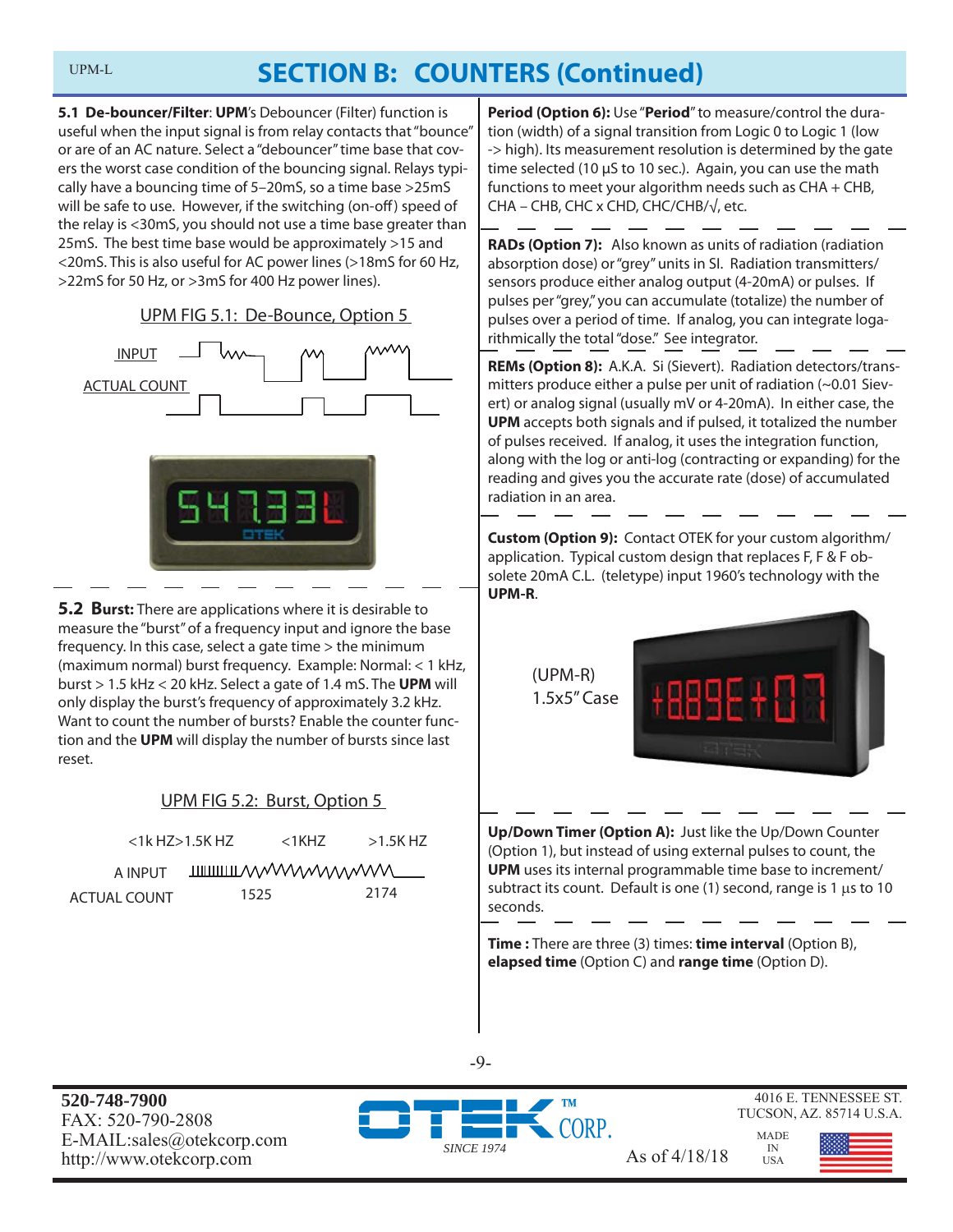**Elapsed** time means time that has occurred from the starting point and range time means estimated time to end of task (if all conditions remain as they are). Elapsed time requires a time base selection, a "Start" pulse and an "End" pulse, both rising edge (positive Logic). Range time requires a time base selection (mS to seconds), a reference input signal (events/time base), and a "Total" goal or destination value.

UPM-L

**Note**: You can enable/disable the up/down function via serial command.

Example: Assume you want to know how long it will take to fill a tanker, whose capacity is 164,000 barrels, at a present rate of 3450 barrels/hr. However, if the rate varies to 2945 or 3649/hr, how long will it take in seconds, minutes, hours, or days? The **UPM** will automatically update its display and serial output as well as its analog output (for PID control) to inform you of the calculated end of process. All math functions are available for you to automatically select multipliers, dividers, or external variables as required. Also, you can use the V-F input option to convert analog inputs (4-20 mA, 1-5 V, etc.) to events for the range time algorithm. If you have a mileage "Range" indicator in your car, the **UPM**'s **range** function works the same.





**Time Interval (Option B, continued):** This measures the time interval between two (2) inputs A and B and starts on the rising edge ( $\perp$ ) of Input A and stops on the rising edge ( $\perp$ ) of Input B. Alternatively, you can select the falling edge  $(1)$  or start with Input B and select your time base (μS to seconds) and any actions to occur (relay, O.C.T, display change, math functions, average, etc.). If you use a "Gate Time" function, you can display/control the average of all the pulse widths that occurred during the gating time.



**Elapsed Time (Option C ):** Depending on the model selected (number of characters/digits), you can display/control events in days, hours, minutes, seconds, mS, and μS (D:365, H:24, M:60, S:60, μS:000,000 for a 15 digit model(s) or 5 digits for the smallest package (-L). Use the relays, O.C.T. or analog output to control your process by setting limits/alarms (usually 00:00:00).



**Range (Option D):** This function is extremely useful in determining how long (range) the asset your have (fuel, beans, water, etc.,) will last you if you maintain the present usage at the present rate. It's no different than a retiree wishing that his money will outlast him, or wondering if you have enough gas to get to the next gas station or calculating whether the rods in a reactor will last until the next "load" arrives. All you need to do is enter the value of "In Stock," and the **UPM** will use prior (if programmed into the memory) information to determine the range. You can also enter the rate/unit (unit=time, events, etc.) and the **UPM** will calculate the range.

Contact sales@otekcorp.com with information on your transducer. You'll need to provide data such as:

- 1) Existing fuel intake
- 2) Fuel used (if not full)
- 3) Present consumption/time

The **UPM** will calculate the range based on actual use of fuel per unit of time or events.



4016 E. TENNESSEE ST. **520-748-7900** TUCSON, AZ. 85714 U.S.A. FAX: 520-790-2808 ORP MADE E-MAIL:sales@otekcorp.com *SINCE 1974* IN http://www.otekcorp.com As of 4/18/18 **USA** 

-10-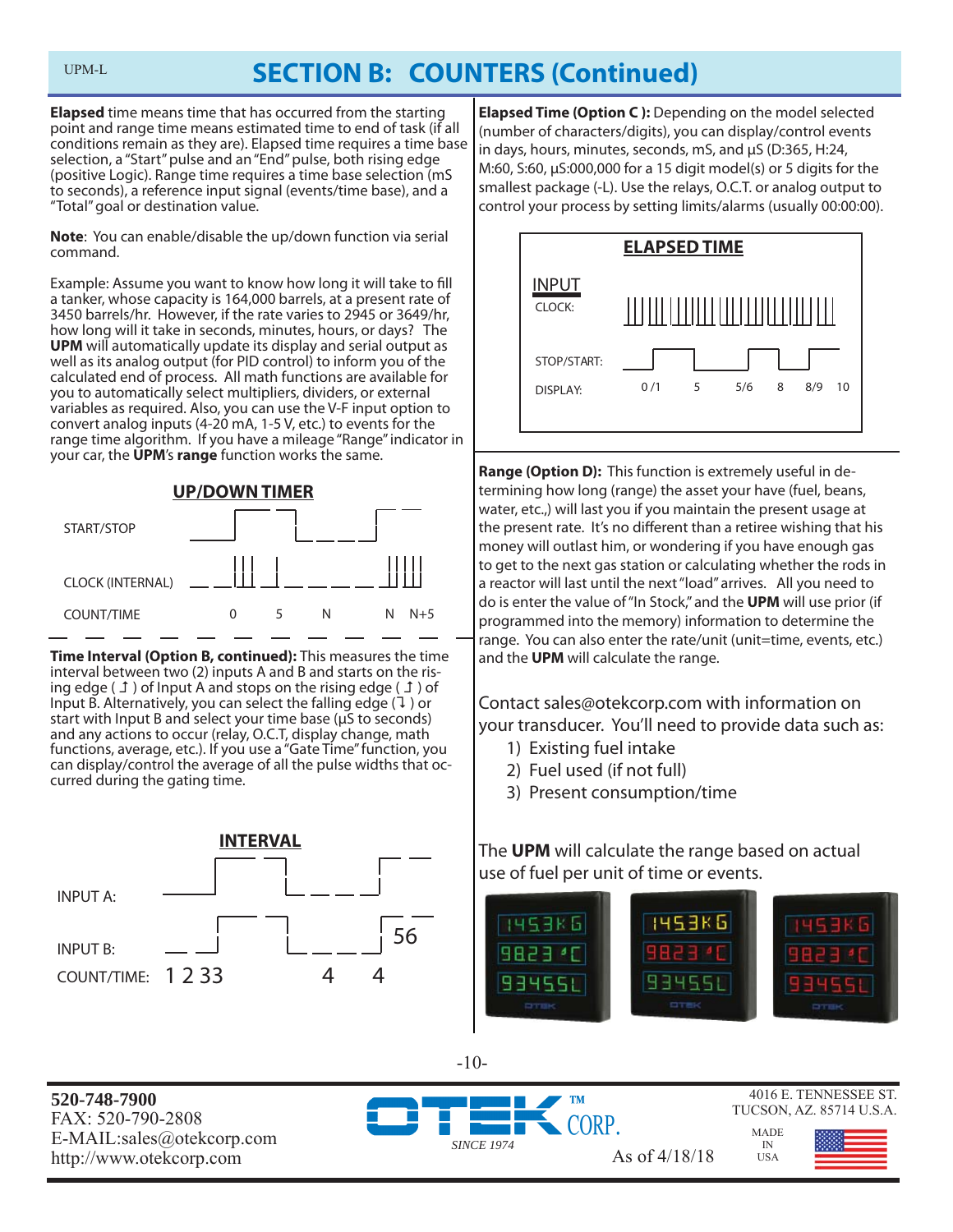**Julian Clock {RTC} (Option E):** Use "Julian Clock (RTC)" to indicate time, date, and year and control any loads via the four relays or analog output (4-20 mA) of any channel. Four and five digit models alternate the display as follows:

 2014 (year) \*\*12 (mo.) \*\*27 (date) 10:15 or 20:15 (hrs and min) 45.07 (sec and mS)

or

 2014 (year) \*159 (day) \*\*27 (date) 10:15 or 20:15 (hrs and min) 45.07 (sec and mS)

or month, date, year, time or time, data, month, year. Place any callout in any order and use "\*" to indicate dead space. Enable/disable any on-off (Relay/O.C.T.) at any specific time/date/year or analog output to any value.

Example 1: K1ON 2015\*\*08 \*\*15 07:15; K1OF 2015\*\*09 \*\*01 \*9:30; Turns on Relay K1 on August 15th at 7:15 a.m.; turns Relay K1 off on September 1st at 9:30 a.m. in year 2015.

Example 2:

2015 (year)\*AN1 \*4.00 (mA) \*\*10 (month) \*\*19 (date) 23:59 (time)

2015 (year)\*AN1 \*8.50 (mA) \*\*10 (month) \*\*20 (date) 05:30 (time)

2015 (year) \*AN112.00 (mA) \*\*10 (month) \*\*20 (date) 09:30 (time)

2015 (year) \*AN116.00 (mA) \*\*10 (month) \*\*20 (date) 12:30 (time) 2015 (year)\*AN1 20.00 (mA) \*\*10 (month) \*\*21 (date) 2400 (time)

Turns analog out to 4.0 mA on October 19th of 2015 at 23:59 (11:59 p.m.), holds it at 4 mA, then switches its outputs to 8.50 mA on the 20th of October at 5:30 a.m., then to 12.00 mA on October 20th at 9:30 a.m., then to 16.00 mA on the 20th of October at 12:30 p.m., then to 20.00 mA on October 21st of 2015 at 12 midnight (2400 hours).

**Date/Time:** You can make your own format to suit your country's needs. Just identify the label and sequence in moving message. You can control any and all four Relays and DAC per channel at will. Default format: U.S. standard: month – date – year – hour – minute – second. Note: Models with 12+ characters (-4) are best suited for calendar-controlled functions.

**Rate (Option F):** (also see "Frequency) Rate is used for slow occurring events such as strokes/minutes, GPM, LPM, barrels/day, etc. instead of fast occurring events which are measure in Hertz (usually seconds) such as radio frequencies or power lines.

**F.1 Digital Mode Rate:** Rate uses the 1/F formula to arrive at the rate per unit of time by counting the number of events that occur within the time base used. If you want to measure/ control the process that produces approximately 1/second, use the 1 or 10 second time base. This will give you a reading of approximately 60 EPM (events/minute) or 3600/hr with fractions of an event (3600.3), if required. This is commonly used in oil rigs to measure the barrels/day produced without using a flow meter.

**F.2 Analog Mode Rate:** If your process produces an analog signal such as 4-20 mA, 1-5 mA, 1-5 V, 0-10V or other, you can use our option 1C, 2C, 3C or 4C (voltage to frequency) to convert/scale the analog to digital form and follow the example noted in Digit Mode Rate C.1. Rate is used to calculate/display the frequency of slow occurring events in a short period of time (seconds) without having to wait minutes, hours, or days to find their frequencies. All you need to do is select the time base (gate) in 0.1, 1, or 10 seconds and multiplier (60 [M], 3600 [H], 86900 [D]) to determine the unit of time.

Contact us at: sales@otekcorp.com.

**Ratio (Option G):** Ratio is the ratio of two (2) signals (A/B) to determine their positive (greater) or negative (smaller) frequency vs. each other. Normally, it is used to synchronize their zero crossings such as in power lines (synchroscopes), other matching frequency applications (radio broadcasts), or conveyor speed synchronization. Using the **UPM** analog output as proportionally controlled by the output of the "Ratio" function can automatically synchronize the objects similar to PID.

**Phase Angle (Option H):** (needs 2+ inputs) It measures the phase relationship between any two inputs and its value is displayed in degrees (0:00:00 to 360:00:00) formatted DDD:MM:SEC.000 (degrees, minutes, seconds, and milliseconds of rotation). Best with 6 digit models.

**Draw (Option J):** Use "Draw" to measure/control two variables that should maintain identical amounts, speed, velocity, etc. Draw =  $A/B - 1$  is same as "Ratio," but 1 unit is subtracted from it to give you a zero display (differential) when their ratio is 1:1. Example: Two conveyors should be travelling at the same speed/tension/level and the **UPM** will display the differential between them.

**V-F {Voltage to Frequency Converter} (Option K) :** The **UPM** series offers an optional high accuracy and resolution V-F (also F-V) Converter capable of converting a 0-1 V signal (or 4-20mA and others on request) to 0-100 kHz giving you a 0.00001V (10μV) resolution (+/-0.000001% of full scale). When you use this option, converting pressure to flow and/or volume using the  $\sqrt{ }$  function becomes a very economical and accurate alternative to old techniques.

-11-

**520-748-7900** FAX: 520-790-2808 E-MAIL:sales@otekcorp.com http://www.otekcorp.com As of  $4/18/18$ 



4016 E. TENNESSEE ST. TUCSON, AZ. 85714 U.S.A.

> MADE IN USA

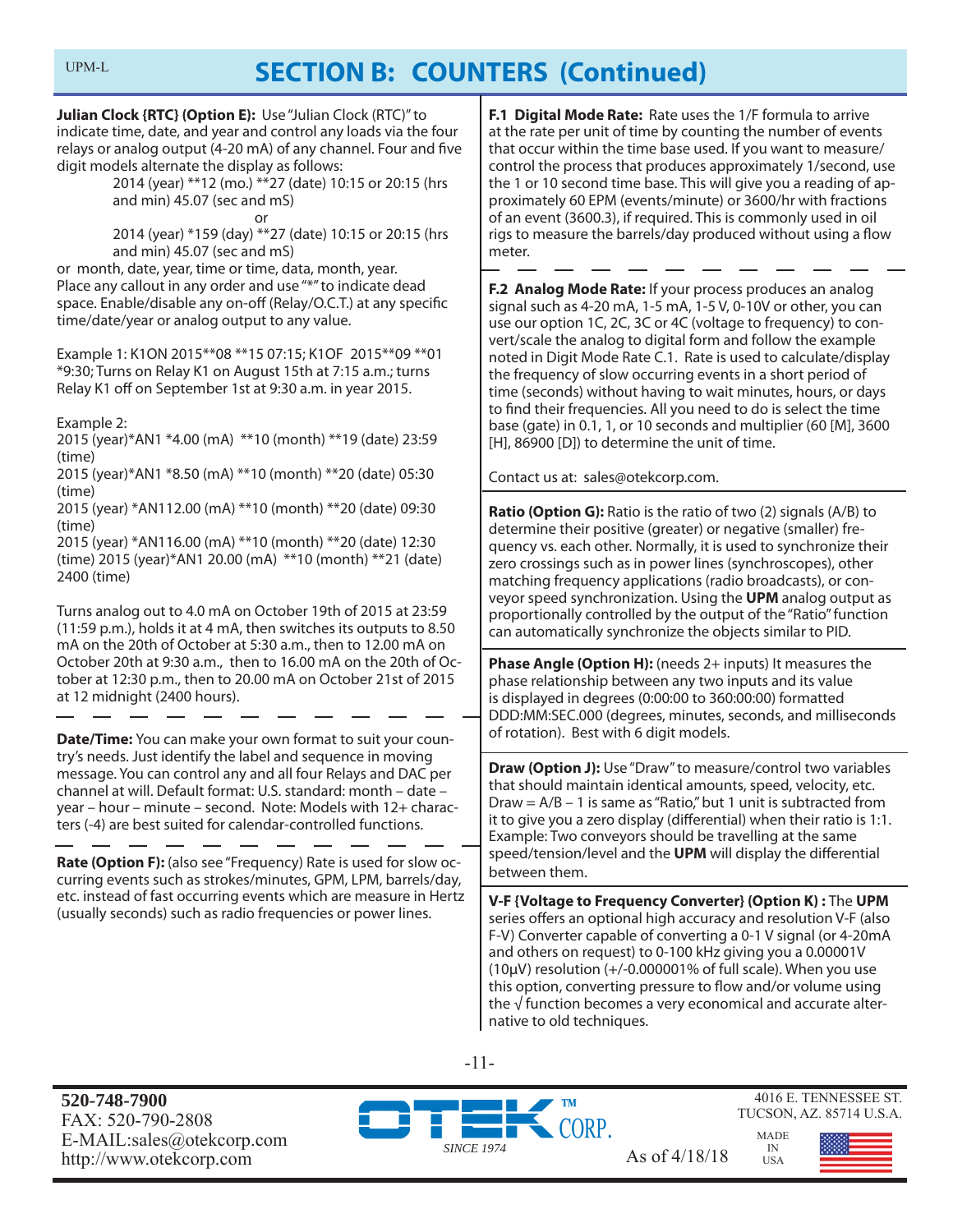**Integrations (Option L):** Use "Integration" to integrate, accumulate or totalize events (pulses) over an open period of time (seconds, minutes, hours, days). Also see "Totalizer," "Event Counter," "REM Counter," Logarithmic," "Anti-Log," and "Volume." Using our V-F (voltage to frequency counter) option, you can convert analog signals to frequency, such as pressure to flow and volume using our "Square Root" extractor function. Examples: TBW

**L.1 Square Root:** This standard feature of the **UPM** allows you to convert the differential pressure from a pressure transmitter to instantaneous flow, and if you enable the integrator mode, to accumulate (per unit of time) the flow into volume.

# **SECTION C: REMOTE DISPLAYS**

### **C) REMOTE DISPLAYS (Digits 8 & 9, option 58)**

As a remote (serial input) display/controller, the **UPM** has no analog or digital inputs enabled or tested, but it can have On-Off Control (Digit 11) and/or Analog Outputs (Digit 12). This will allow you to control your process with your own commands/ algorithm and simultaneously display an intelligent message to the operator (HMI/MMI). Imagine the possibilities!

# **SECTION D: CONTROLLERS**

### **D) CONTROLLER:**

 It can function as a **controller:** It includes an isolated optional analog output (4-20mA) that is internally powered and capable of driving up to 1K Ohm loads. The SPDT relays (4/channel) are capable of driving up to one (1) Amp at 120VAC/30VDC resistive loads. 300V MOVS are included. The open collector transistors (O.C.T.) are isolated from the signal and power inputs and can drive up to 30mA@30VDC/VCE, such as S.S.R.

### **CUSTOMS**

Class 1E (Nuclear Safety), Military (to specific MIL-Specs) and industrial grades are available. We have been supplying our armed forces, and the aerospace and nuclear industries for over 30 years.

# **SECTION E: OTHER USES**

### **E. OTHER USES:**

E.1 It can function as a **scientific meter**: It performs math functions (+, -, x,  $\div$ ,  $\sqrt{ }$ ), X-Y tables, polynomials, range, log-antilog with exponential (ideal for RAD/REM a.k.a. Gy/SV).

E.2 It can function as a **smart message center**: We use ultra-efficient 15 segment automatic tricolor (R/Y/G) LEDs for full alphanumeric display. Number of characters vary with model. Serial I/O includes isolated USB, RS485 or Ethernet.



E3. It can function as a **data logger (paperless recorder):** Some models include an optional removable 32GB μSD memory card for data storage and it is configurable to meet your needs via simple commands. Standard factory configuration is when any limit is reached and include the units I.D. number, name, run time stamp, limit data and message.

E.4 **ABOUT ISOLATION**: All models in the OTEK **New Technology** series include 100% isolation (>500VDC) between **ALL** I/O, including serial I/O, power input, control outputs (relays and O.C.T.), analog outputs and signal (analog or digital) inputs. The **UPM-F** is "display only" and has no outputs.

## **CONCLUSION**

#### **CONCLUSION:**

As you can see, the **UPM** is truly the **U**niversal **P**anel **M**eter you have been waiting for. All the listed functions (and more) are included and found in the User's Manual, making the **UPM** a versatile microcomputer with controlling capabilities superior to a **PLC** and inferior to it in cost and size. You can use it to perform most any task. If not, contact us to solve the problem together.

Use Note: Remember the **UPM's** recording capabilities with its exclusive 32 GB memory capacity. That can save you lots of headaches.

-12-

**520-748-7900** FAX: 520-790-2808 E-MAIL:sales@otekcorp.com



4016 E. TENNESSEE ST. TUCSON, AZ. 85714 U.S.A.

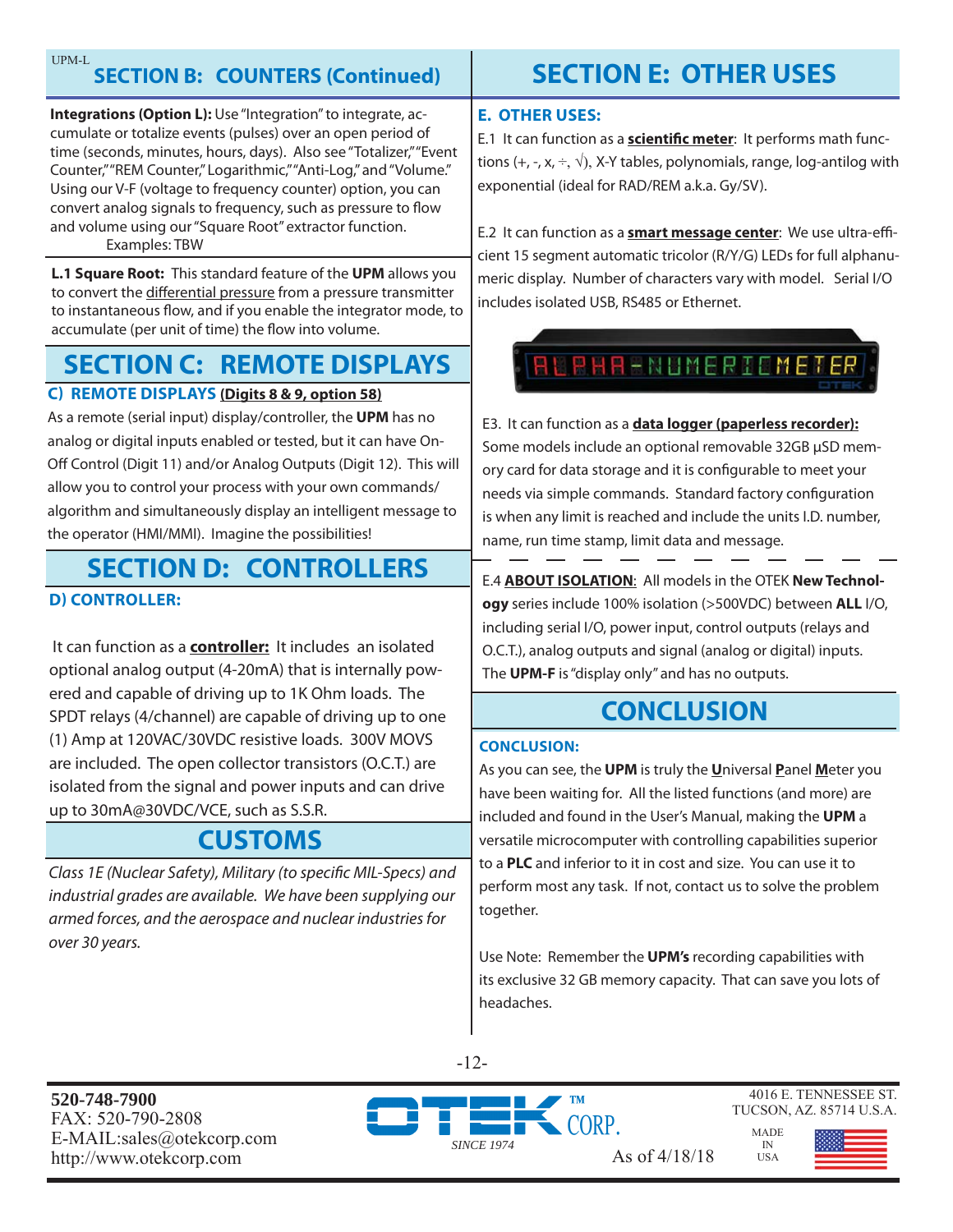

**520-748-7900** FAX: 520-790-2808 E-MAIL:sales@otekcorp.com http://www.otekcorp.com As of 4/18/18

CORP. *SINCE 1974*

4016 E. TENNESSEE ST. TUCSON, AZ. 85714 U.S.A.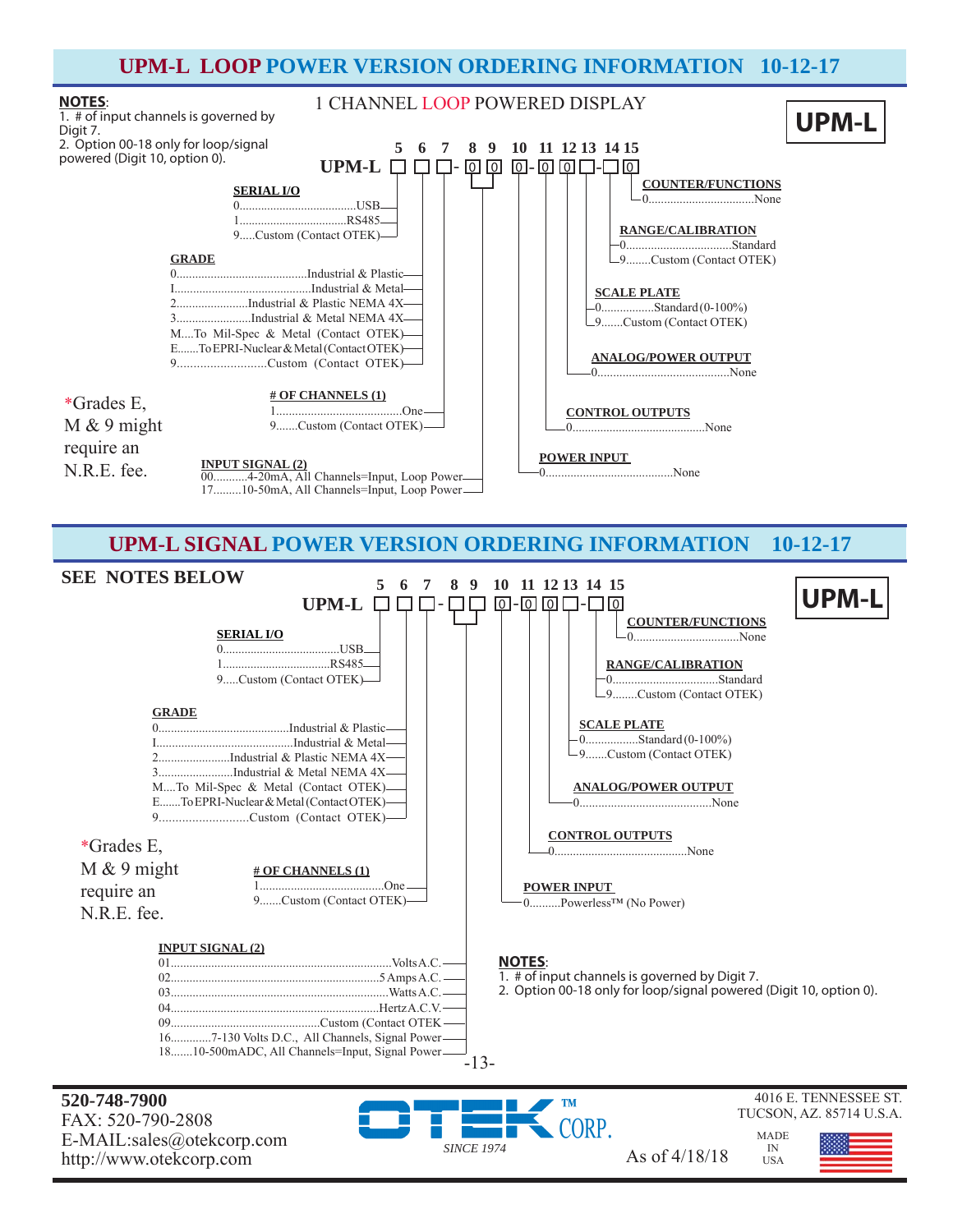# **UPM-L EXTERNAL POWER ORDERING INFORMATION 10-12-17**

|                  |                                                                                 | 1 CHANNEL EXTERNAL POWERED DISPLAY                                                        |  |
|------------------|---------------------------------------------------------------------------------|-------------------------------------------------------------------------------------------|--|
| <b>SEE NOTES</b> | <b>UPM-L</b>                                                                    |                                                                                           |  |
| <b>BELOW</b>     |                                                                                 |                                                                                           |  |
|                  | 8<br>6<br>- 7                                                                   | 9 10 11 12 13 14 15                                                                       |  |
|                  | UPM-L $\Box$<br>П<br>$-\Gamma$                                                  | $\Box$ - $\Box$<br>$\boxed{0}$<br>$\Box$ - $\Box$                                         |  |
|                  | <b>SERIAL I/O</b>                                                               | <b>COUNTER/FUNCTIONS</b>                                                                  |  |
|                  |                                                                                 | $\overline{0$ None (Use Digits 8 & 9)                                                     |  |
|                  |                                                                                 | -1Up/Down Counter                                                                         |  |
|                  | 9Custom (Contact OTEK)_                                                         |                                                                                           |  |
|                  |                                                                                 |                                                                                           |  |
| GRADE*           |                                                                                 |                                                                                           |  |
|                  |                                                                                 |                                                                                           |  |
|                  | 2Industrial & Plastic NEMA 4X                                                   |                                                                                           |  |
|                  | 3Industrial & Metal NEMA 4X-                                                    |                                                                                           |  |
|                  | MTo Mil-Spec & Metal (Contact OTEK)<br>ETo EPRI-Nuclear & Metal (Contact OTEK)- | -AUp/Down Timer<br>-BTime Interval                                                        |  |
|                  |                                                                                 |                                                                                           |  |
|                  |                                                                                 |                                                                                           |  |
| *Grades E, M & 9 | <b># OF CHANNELS (1)</b>                                                        | -EJulian Clock                                                                            |  |
| might require an |                                                                                 |                                                                                           |  |
| N.R.E. fee.      | 9Custom (Contact OTEK)                                                          |                                                                                           |  |
|                  |                                                                                 | -KV-F (Voltage to Frequency)                                                              |  |
|                  | <b>INPUT SIGNAL (2-5)</b>                                                       |                                                                                           |  |
|                  | 204-20mA (All Channels Same Input)-                                             |                                                                                           |  |
|                  |                                                                                 | <b>RANGE/CALIBRATION</b>                                                                  |  |
|                  |                                                                                 |                                                                                           |  |
|                  |                                                                                 | -9Custom (Contact OTEK)                                                                   |  |
|                  |                                                                                 |                                                                                           |  |
|                  |                                                                                 | <b>SCALE PLATE</b>                                                                        |  |
|                  |                                                                                 | $-0$ Standard (0-100%)                                                                    |  |
|                  |                                                                                 | -9Custom (Contact OTEK)                                                                   |  |
|                  |                                                                                 |                                                                                           |  |
|                  |                                                                                 | <b>ANALOG/POWER OUTPUT</b>                                                                |  |
|                  |                                                                                 |                                                                                           |  |
|                  |                                                                                 | <b>CONTROL OUTPUTS</b>                                                                    |  |
|                  |                                                                                 |                                                                                           |  |
|                  |                                                                                 |                                                                                           |  |
|                  |                                                                                 | <b>POWER INPUT</b>                                                                        |  |
|                  |                                                                                 | 1Non-Isolated USB<br>-2Isolated 5VDC                                                      |  |
|                  | 42Hertz (120VAC/40-100 Hz) F.S.-<br>43Hertz (240VAC/30-100 Hz) F.S.-            | -3Isolated 7-32VDC                                                                        |  |
|                  | 44Hertz (120VAC/500 Hz) F.S.-                                                   | -4Isolated 90-265VAC                                                                      |  |
|                  |                                                                                 | -9Custom (Contact OTEK)                                                                   |  |
|                  |                                                                                 |                                                                                           |  |
|                  |                                                                                 |                                                                                           |  |
|                  |                                                                                 | <b>NOTES:</b>                                                                             |  |
|                  |                                                                                 | 1. # of input channels is governed by Digit 7.                                            |  |
|                  |                                                                                 | 2. Option 00-18 only for loop/signal powered (Digit 10, option 0).                        |  |
|                  |                                                                                 | 3. Options 20 thru 58 available for all models;.                                          |  |
|                  |                                                                                 | 4. Options 20 through 1C only for externally powered models (Digit 10,                    |  |
|                  | 58None (Serial Input Remote Meter)-                                             | options 1-9).<br>5. Option 1A accepts 5V TTI/CMOS inputs or dry contacts (10KΩ pull ups). |  |
|                  |                                                                                 | Option 1B accepts dry contacts to 150V DC/AC pulses. See "Debouncer/Fil-                  |  |

1C............Any Digit 15 V-F (Option K) Input Level

-14-

**520-748-7900** FAX: 520-790-2808 E-MAIL:sales@otekcorp.com http://www.otekcorp.com As of 4/18/18

**TM** CORP. *SINCE 1974*

4016 E. TENNESSEE ST. TUCSON, AZ. 85714 U.S.A.

> MADE IN USA

ter" definitions. Option 1C accepts 0-1V DC & 4-20mA. See "V-F" definition. Conditions: If digit 15="0," then digits 8 & 9 must be options 00-89 and vice-versa. If digit 15="1" thru "L" then digits 8 & 9 must be 1A-1C and digit 10 (power) must be option 1-9. Option H (Phase angle) requires 2 inputs.